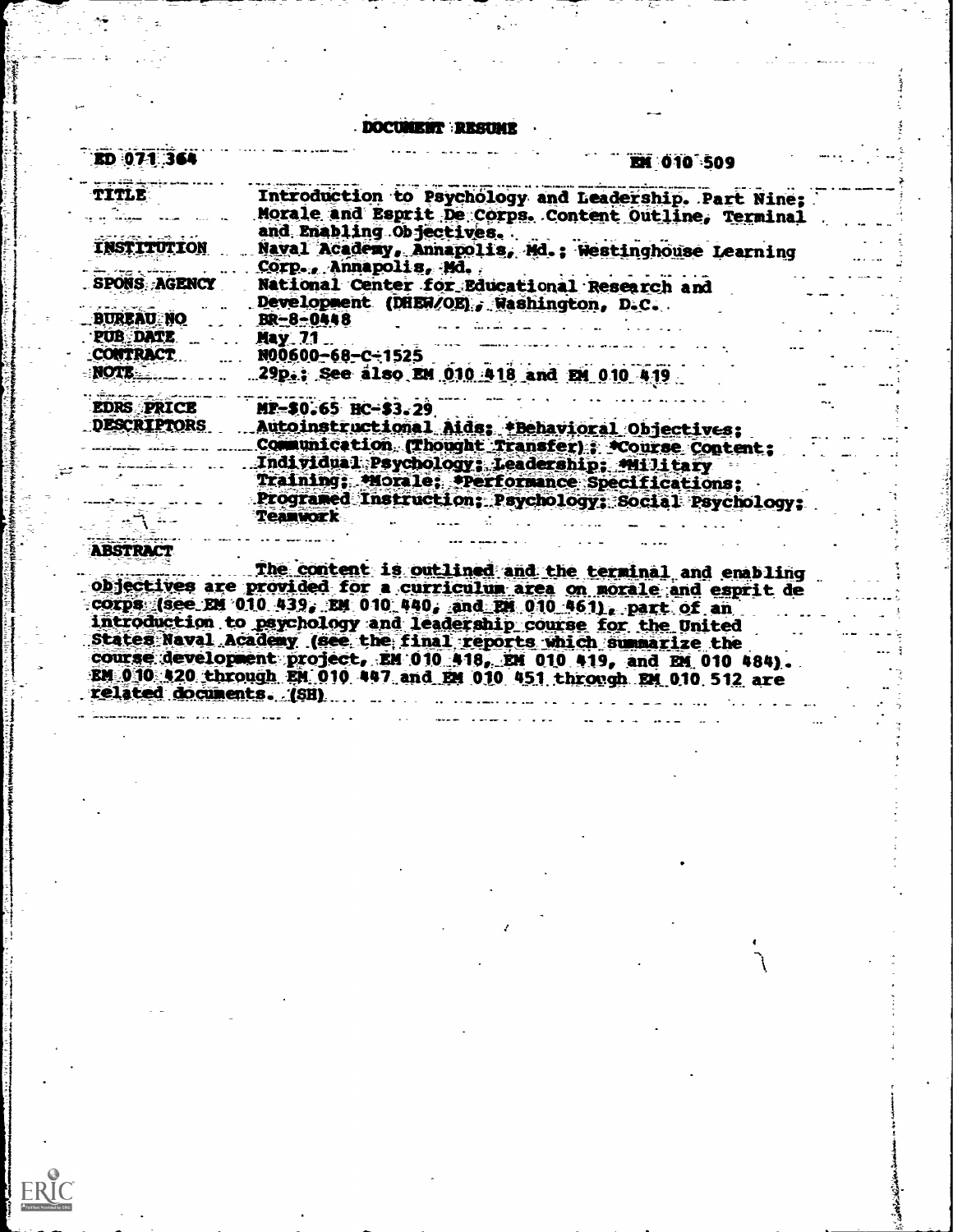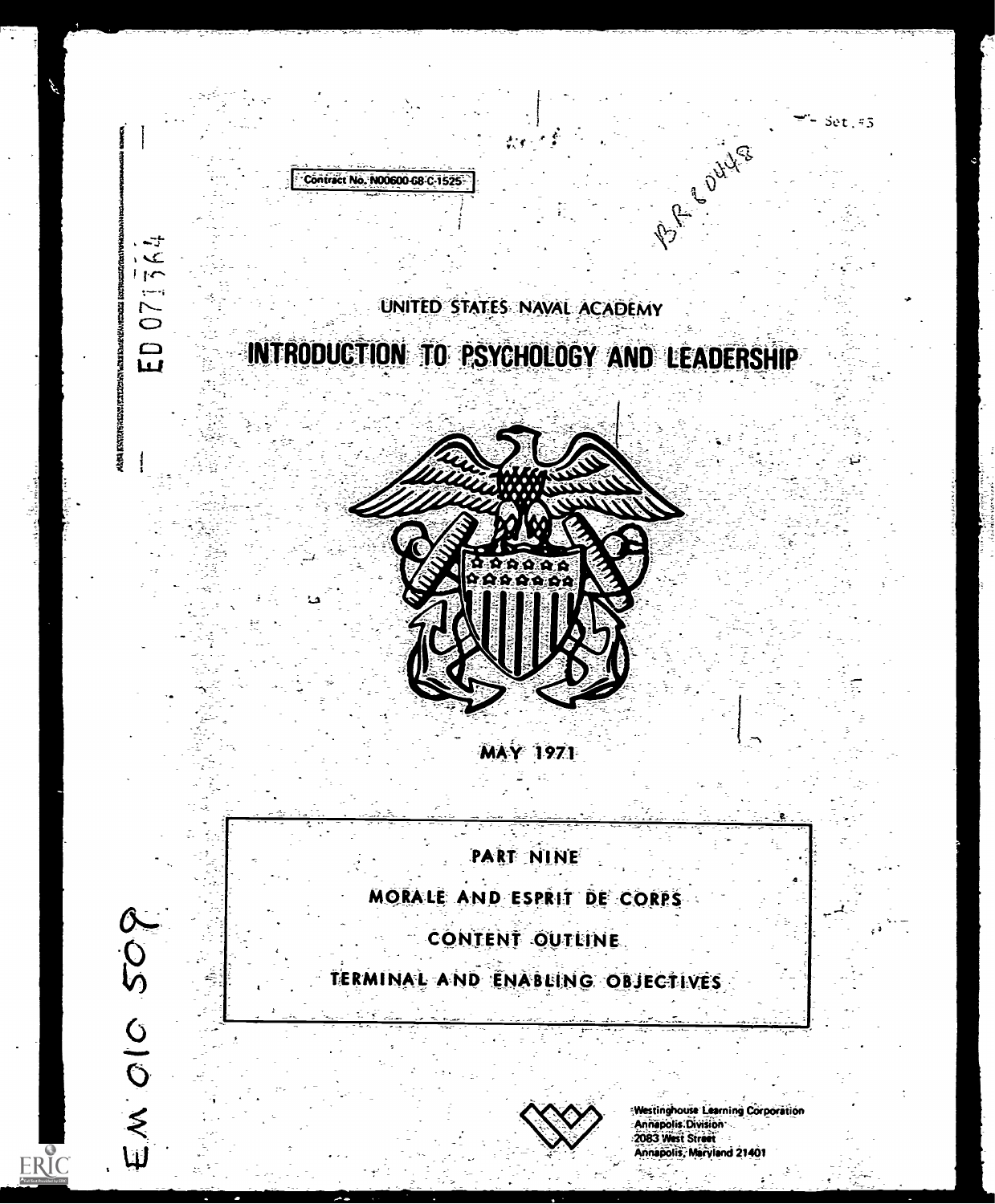## United States Naval Academy

## INTRODUCTION TO PSYCHOLOGY AND LEADERSHIP

 $1<sub>m</sub>$ 

 $\sum$ 

 $\mathbf{D}$ 

ERIC

## PART NINE

MORALE AND ESPRIT DE-CORPS

### Content Cutline

Terminal and Enabling Objectives



WESTINGHOUSE LEARNING CORPORATION

Annapolis, Maryland

 $\mathcal{L}^{\frac{1}{2}}$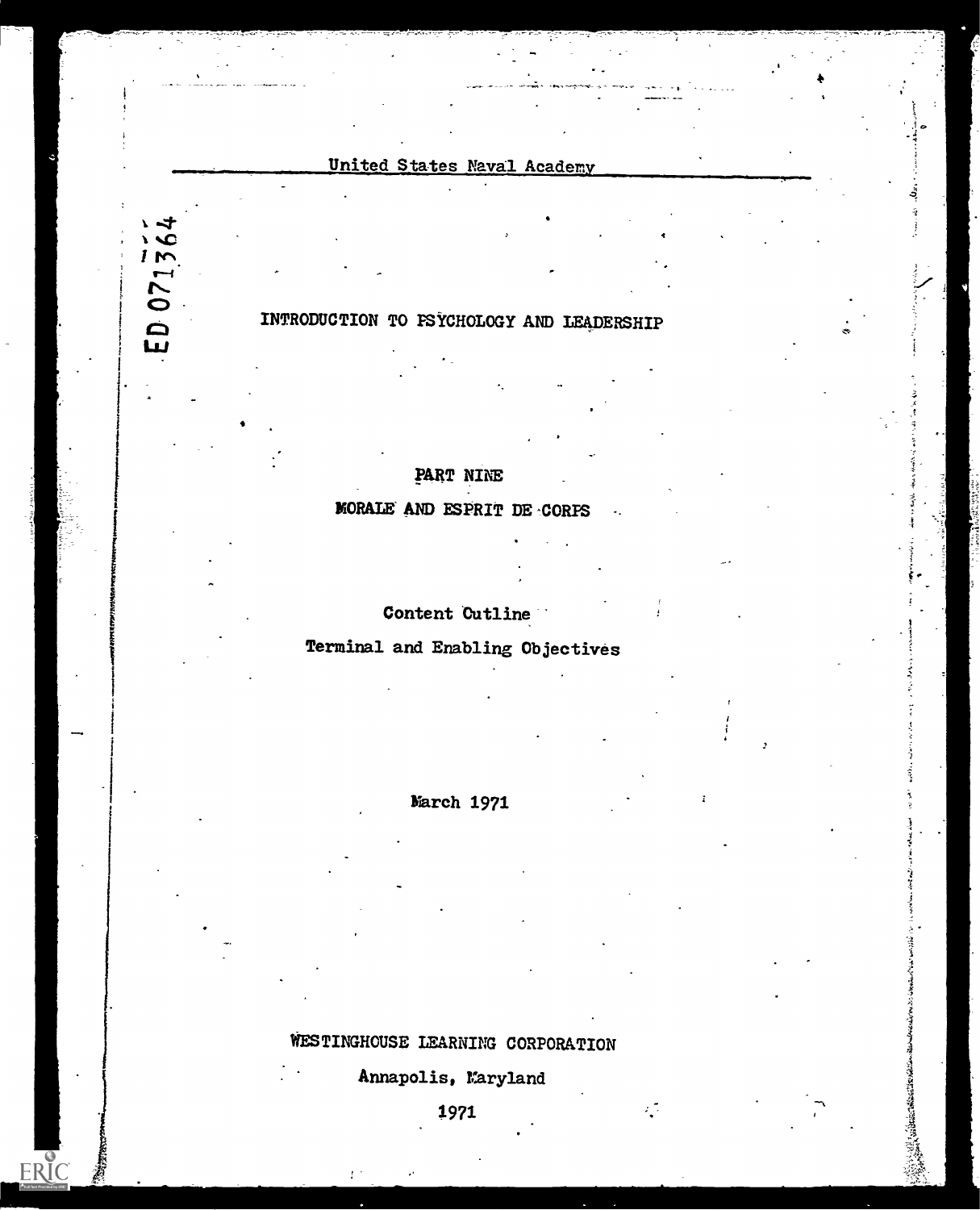

## INTRODUCTION TO PSYCHOLOGY AND LEADERSHIP

## -PART NINE

## - MORALE AND ESPRIT DE -CORPS

Segment I

## Morale

 $\mathcal{L}^{\pm}$  and  $\mathcal{L}^{\pm}$ 

 $\frac{1}{2}$  2  $\frac{1}{2}$   $\frac{1}{2}$ 

## WESTINGHOUSE LEARNING CORPORATION

Annapolie, Maryland

1971.

A ERIC!

 $EDO71364$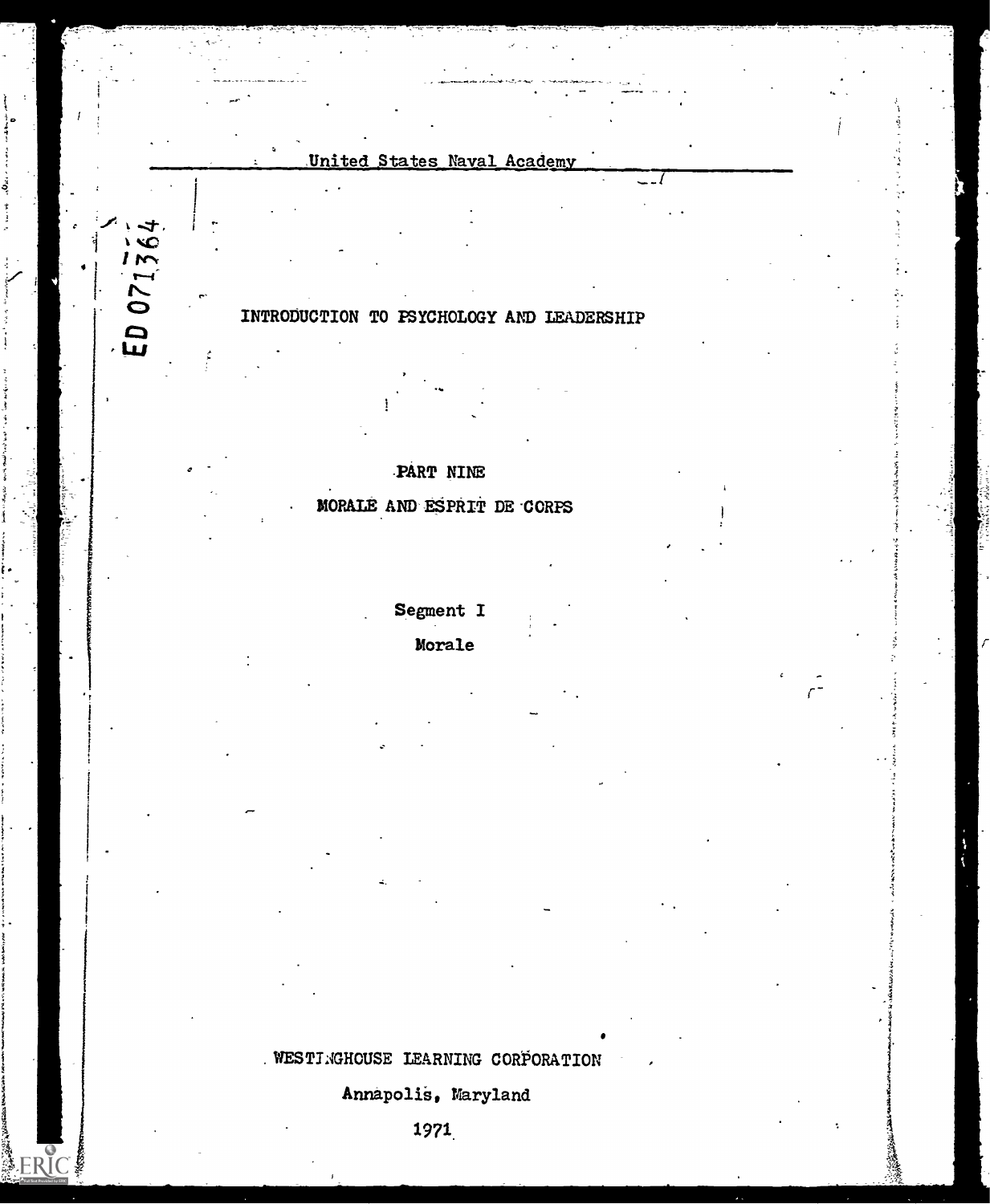### PART NINE - MORALE AND ESPRIT DE CORPS

#### Segment I - Morale

#### Nature of Morale

 $\sum_{i=1}^n$ 

- 1. Definition: The state of mind, of an individual, that has been produced by all the circumstances which make his membership in a group rewarding and satisfying (Wolfe, p. 201)  $N-106$ , 1967, #40, 41-8)
- 2. Complex nature of morale

a. Morale as an individual concept

1) The mental and emotional state of the individual resulting from the various attitudes he has toward all things that affect him (Hays & Thomas,  $p. 308$ 

110. In 1916. In 1916. In 1916. In 1916. In 1916. In 1916. In 1916. In 1916. In 1916. In 1916. In 1916. In 19<br>1916. In 1916. In 1916. In 1916. In 1916. In 1916. In 1916. In 1916. In 1916. In 1916. In 1916. In 1916. In 19<br>1

Morale as a group concept. .ъ.

> 1) The element that distinguishes a group or organization which is productive and efficient in achieving its objectives from a group or organization which is stalled on dead center or is deteriorating

#### 3. Conditions which affect morale

a. Dackground conditions

- 1) -Environmental
- 2) Personal well-being
- 3) Family and personal status
- b. Motivational conditions (HumRRO, p. 196)
	- 1) Definition: Those conditions in the military environment which exert a positive driving effect upon an individual's performance
		- a) Need for status
		- b) Need for affiliation with other people
		- c) Need for recognition by significant people
		- d) Feelings of personal worth

 $-9.1.1 -$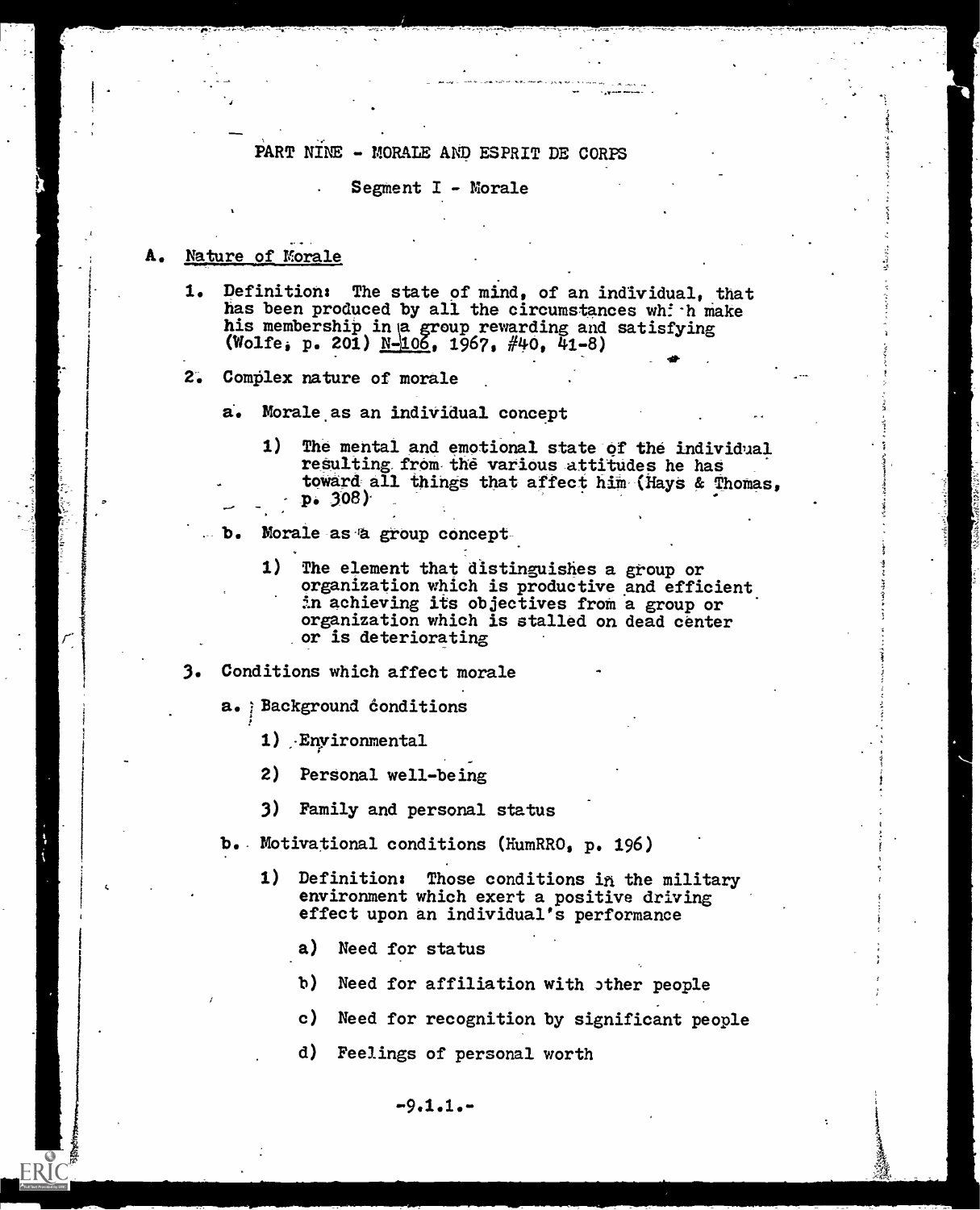- Combat motivation  $\mathcal{L}_{\mathbf{A}}$ 
	- 1) Men who face the stress of combat as members of small, cohesive teams with loyalty among the members have been found to perform better and to be less likely to break down than those who ladk group support
	- 2) A man's feelings of pride and solidarity provide him with incentives to exert himself in the interests of his group, to resist fear, and to endure and survive deprivation. (HumRRO, p. 200)
- Importance of High Morale (HumRRO, pp. 183-193)
	- 1. High morale may motivate personnel toward performance which will contribute to the accomplishment of unit Objectives.
	- $2_{0}$ Outstanding-performance occurs only When-personnel desire to achieve more than the minimal requirements.
	- $3$ . When morale has been consistently high, personnel are likely to regard an unpleasant situation as only temporary, or due to some lapse.

#### C. Morale Indicators

- 1. Statistical indicators (FM22-100, 1965, cited in Hays and Thomas, p. 176)
	- a. Complaining and poor attitude; e.g., continued unusually large attendance at sick call.
	- b. Lack of self-discipline
		- 1) High veneral disease rate: Generally indicates poor morale

 $\tilde{\phantom{a}}$ 

- c. Poorly disciplined unit
	- 1) High non-judicial punishment rates, e.g., extra duty
	- 2) High AWOL rate
	- 3) Increased incidents and accidents
- d. Enlistment and re-enlistment records
	- 1) If the number of re-enlistments in a unit is high, it is indicative of high morale.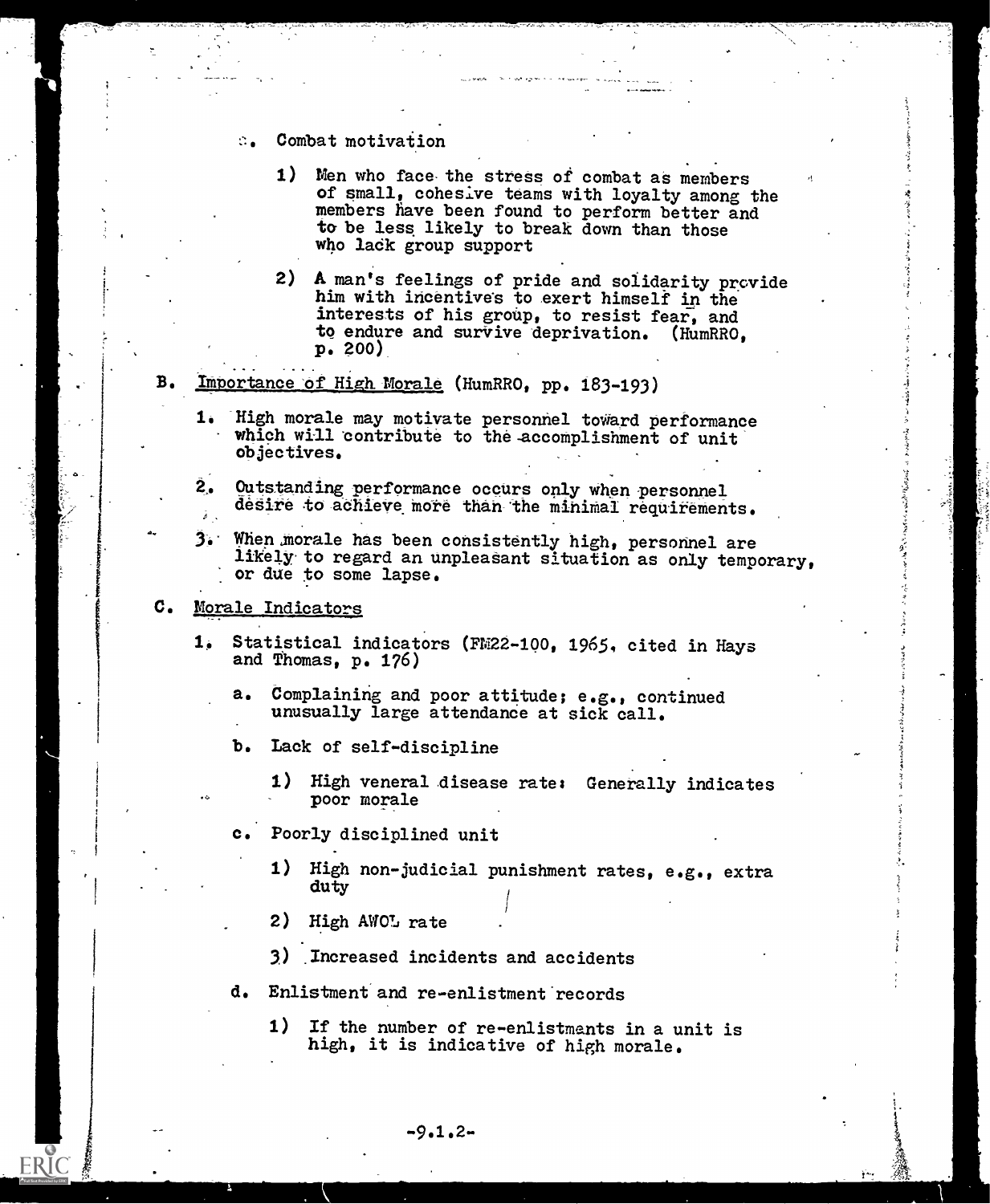- e. Courts-martial rates
	- 1) A low rate usually indicates good morale in a unit, but it must be analyzed carefully for extraordinary influencing factors, e.g., a very low courts-martial rate may indicate lax discipline rather than good morale.

2. Observable indicators (FM 22-100, 1965, pp. 26-27)

a. Appearance of the men

b. Personal conduct

c. Standards of military courtesy

- d. Personal hygiene
- e. Participation in charities and unit improvement projects: Voluntary participation in these activities indicates high morale.
- f. Support of athletic programs
- g. Condition of mess and quarters
- h. Response to orders and directives, e.g., the degree of bitching is a good indicator of 'morale
- L. Methods of Measuring Morale (N-106, 1967, #4o, 41-7)
	- 1. Observation: Evaluation of morale carried out by a leader in his daily interaction and communication with subordinates and by observation of their behavior '(Longenecker, p.449)
		- a. Accuracy of observation depends on:
			- 1) Leader's ability and objectivity in observation.
			- 2) The degree of rapport established with subordinates.
		- b. Advantage: Possibility of a more penetrating analysis than is normally possible in a formal survey, i.e., the leader may be able to probe behind subordinate's behavior to discover the real nature of the difficulty or attitude. (Longenecker, p. 450)
		- c. Disadvantage: Absence of a systematic approach
			- 1) Leader becomes aware of attitudes only when they become sufficiently strong to be readily apparent.

ERIC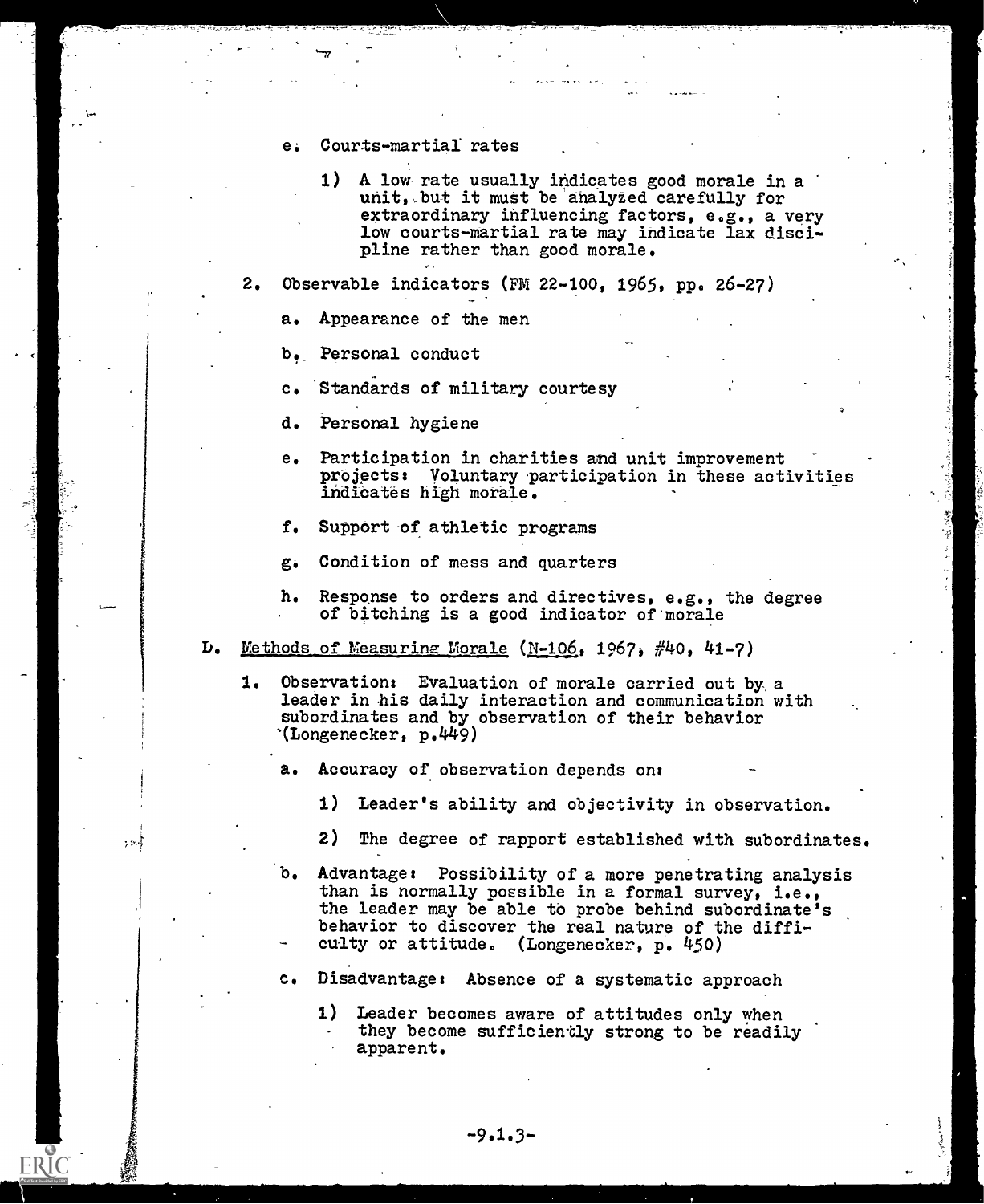- 2) Negative attitudes may not be detected before they reach a troublesome level.
- 3) Certain dissatisfactions may never be expressed in the absence of a direct query.
- 2. Inspections.
	- a. Evaluation of morale carried out by checking organization appearance against established standards, e.g., if the appearance of an organization is smart and the equipment is in efficient operating condition, morale may be high. (Wolfe,  $p_i$ , 202)
- 3. Attitude surveys

Ý

- a. Interviews: Morale evaluation carried out through consultation with subordinates,  $e.g.,$  if men are happy and contented, the morale may be high; conversely, if they are restrained, unhappy, and desirous of a transfer, the morale may be low.  $(N-106, 1967)$
- b. Questionnaires: Morale-evaluation carried out by a printed questionnaire containing a series of questions. on a variety' of subjects (Note: Within- the Naval establishment, formal surveys are normally carried out by Department of Navy research agencies that are equipped with both the personnel and the facilities to conduct and interpret such surveys on a scientific basis. In general, it is not recommended that small unit commanders attempt to structure and conduct such surveys. Nevertheless, they should avail themselves of the data and the findings furnished by the Department of the Navy as a result of its formal surveys.) (Hays and Thomas, p. 176)
- E. Critical Areas for the Leader (HumRRO, p. 202)
	- 1. Overview: The principal purpose in the building of morale is to influence attitudes, and thus, to release, direct or control motives which will result in desired performance.
		- a. The leader must be concerned with creating those conditions within his organization which will:
			- 1) Minimize the frustrations that result from dissatisfaction, i.e., minimize "changing of the word."
			- 2) Generate an actively positive motivational state among his personnel, i.e., put the needs of the men foremost.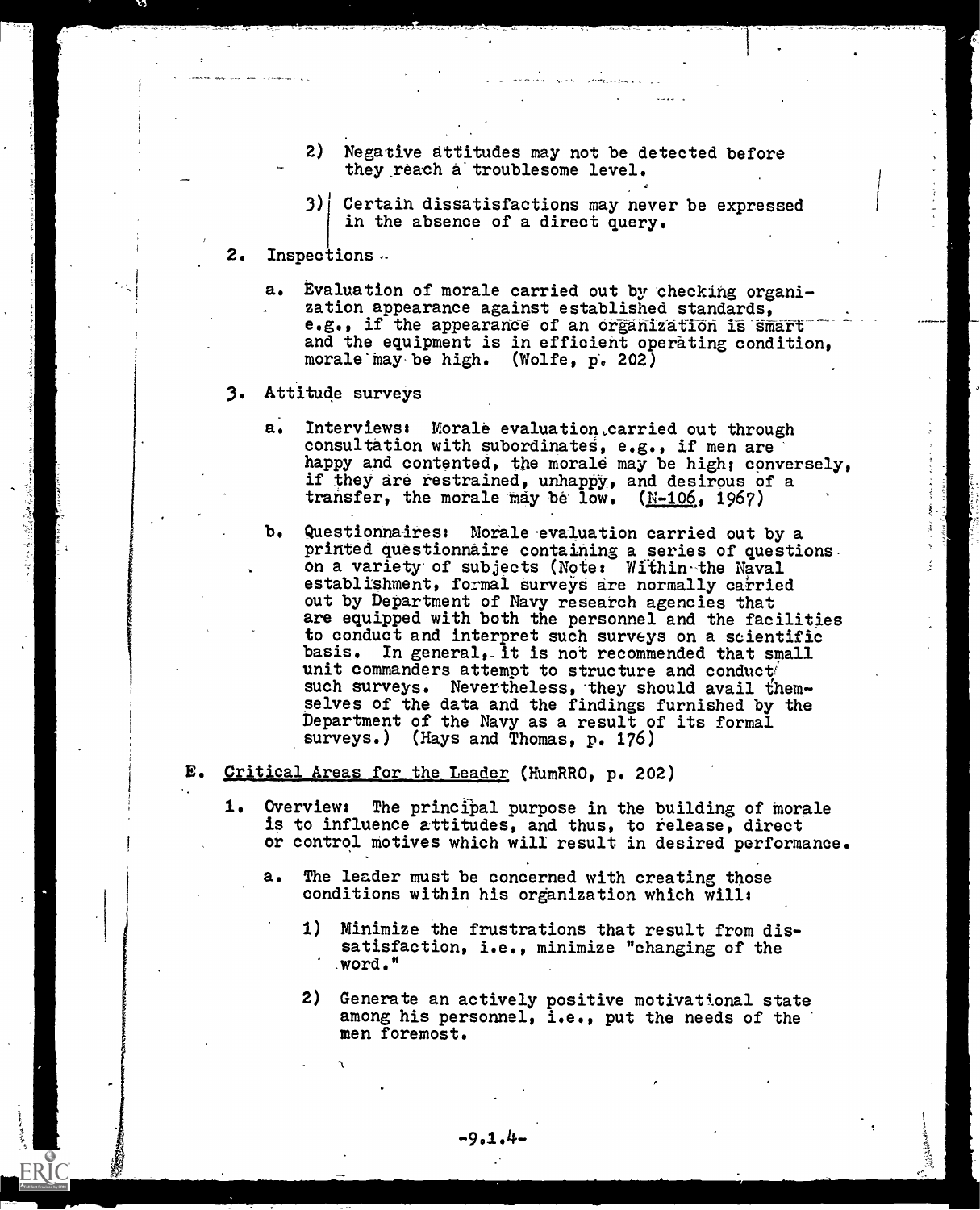b. In his concern for developing and maintaining high morale, the leader is faced with two critical questions.

the contract of the con-

4

- 1) Which influences, operating within a military organization, exert the greatest effects upon the attitudes, of personnel?
- ) What can be done to use these influences so that they will be most conducive to high morale?
- .. Influences which- exert the greatest effects
	- a. The attitudes,of each individual are determined by what happens directly to him in his immediate, dayto-day situation, e.g., a man who has consistently performed well and is denied emergency leave.
	- b. Background conditions which have been found to be most relevant to satisfaction affect the individual in an intimate way, e.g., watch-stander who is not supplied with foul-weather gear when necessary.
	- c. Conditions of leadership and group interaction determine much of what will happen to the individual, i.e., a capable leader and cohesive unit motivate a new man.
- F. Naval Policy on Morale Development (BuPers Manual, Article C9102)
	- 1. General conditions and situations
		- a. Premise: To develop and maintain high morale requires continual and systematic attention to any and all details affecting the welfare of personnel, i.e., to help men by satisfying their needs.
		- b. Morale depends upon the following general conditions and situations.
			- 1) The needs of the service
			- 2) The desires and incentives of each individual
			- 3) The quality of leadership
			- The conditions in the organization, ship, or command
	- 2. Combat conditions (HumRRO, pp.190-191)
		- a. The over-all state of morale is affected by the attitudes of personnel toward acute stresses, i.e., if people habitually regard their environment, including their organization, as not particularly threatening, they are likely to perceive temporary stresses as muisances rather than as calamities,  $e.g.,$  the construction of strong fortifications in a battle zone gives the men an added measure of confidence.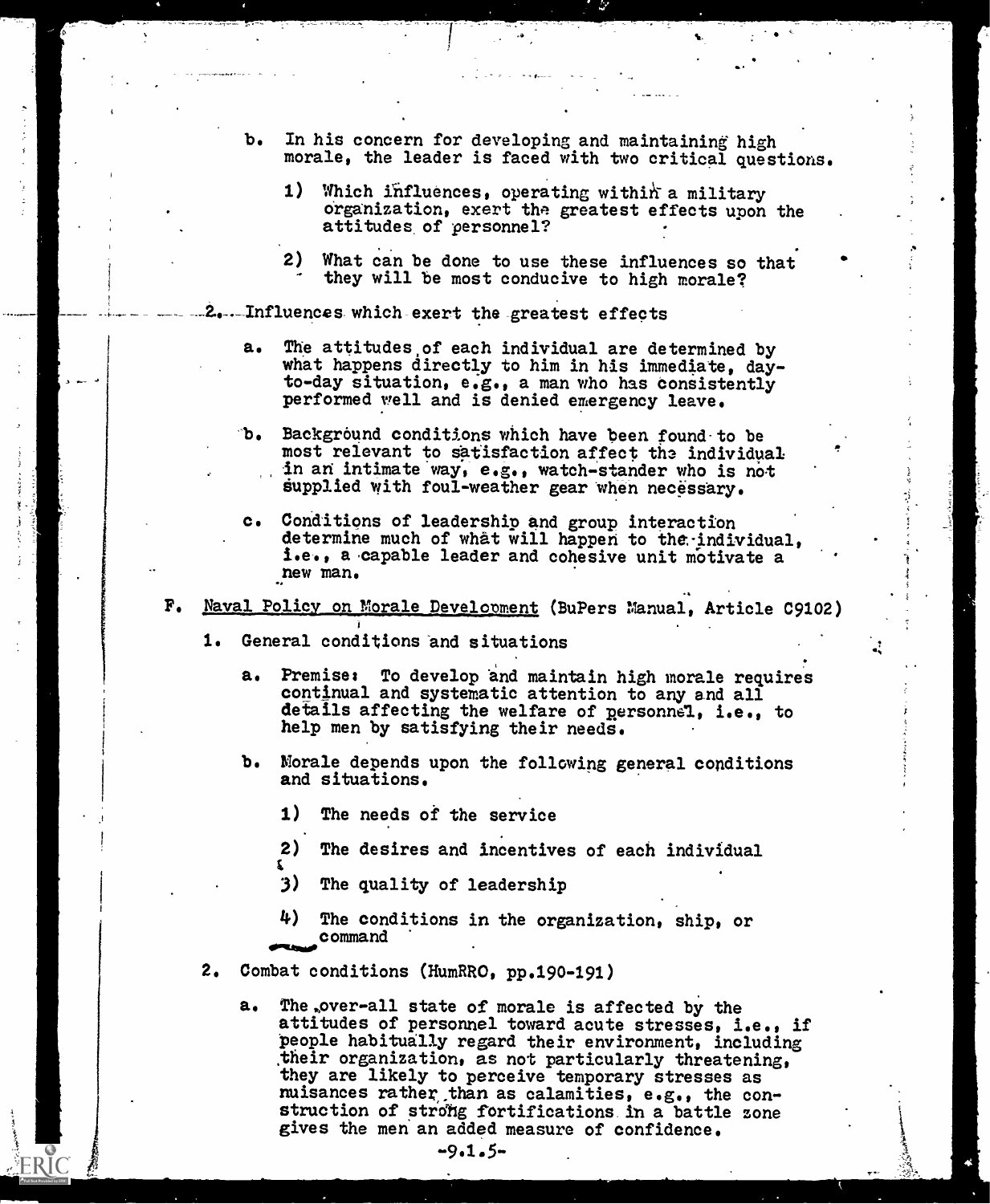- b. In combat, strong and fresh troops will be likely to shrug off difficulties which might cause men exhausted from weeks or months of discomfort and danger on the line to become disheartened, e.g., a man who goes on liberty or R&R will return to battle with higher motivation.
- Men who have learned in training to successfully cope with danger and hardship will perceive a,combat environment as less threatening than troops Who have not undergone such training.
- The individual is likely to be surveying his environment for signs of things or events that may affect his own best interests, as he understands his interests.
	- 1) When the environment seems about to enhance his self-interest, his morale goes up; when it appears to threaten his welfare, the individual's morale drops, e.g., when a fearful individual sees signs that his unit is being pulled out of the line, he is likely to feel relieved; when an ambitious noncom begins\_to think that some of his authority may be taken from him, through new policy, he is likely to become depressed.
- e. Kinds of information that reach an individual (through formal channels or through the grapevine) serve as supports to morale or as pressures upon it.
	- 1) Because many different cues are constantly available, relative to factors that may affect individual welfare, morale is usually in a fairly constant state of fluctuation.
	- 2) When his men are faced with a dangerous or trying task, the leader should acknowledge the fact that it is dangerous, but accentuate the degree of preparedness and support, e.g., detail plans for any emergency and adequate support and reserve forces, so that the men are confident and proud in<sup>their</sup> ability to complete the mission.
- f. Morale in combat.depends more upon whether personnel feel that their needs and their welfare are being' recognized than upon any specific action in itself; i.e., the men must feel that their leaders are aware. of, and sympathetic to, the difficulties they are encountering.
	- 1) Prompt public acknowledgement of the dangers and discomforts to which men are submitted will help to sustain morale, e.g., in combat, a leader who ensures that the men know of all supporting units and contingency plans, artillery support, etc.

-9.1.6-

Ĭ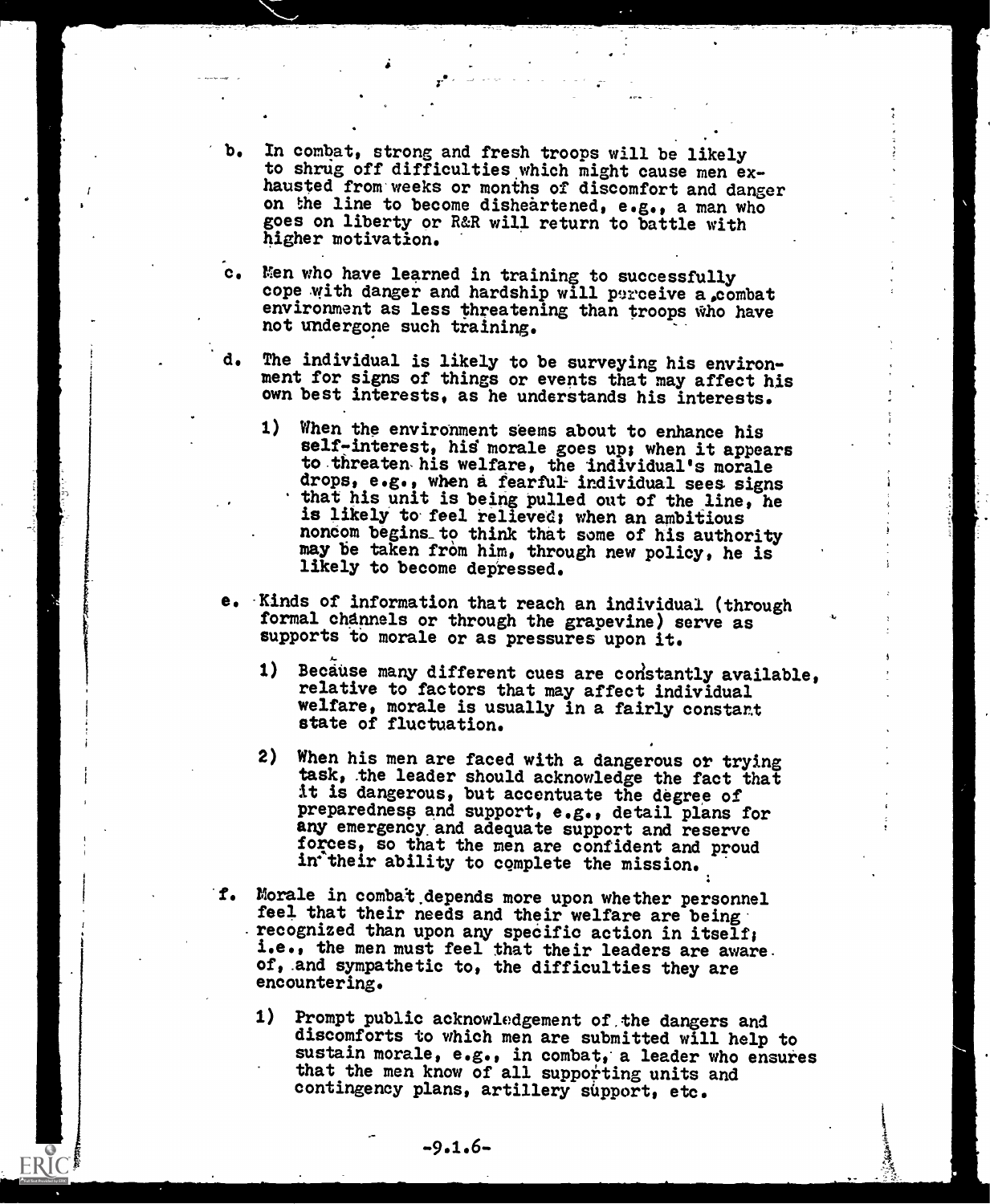- 3. General rules for building or maintaining high morale (N-106, 1967,  $\#40$ ,  $41-8$ ). The leader should:
	- a. Hake his men confident of his professional ability.
	- b. Keep in touch with his men's problems and wishes, and look after their welfare carefully and continually.
	- c. Keep his men informed regarding policies and practices which affect them.
	- d. Be strictly consistent and impartial in assigning duties and in giving rewards and punishment.
	- e. Show his men that he respects them as men with dignity and that he is proud to be associated with them.
	- f. Keep well informed of his men's attitudes.
	- ga. Be accessible to his men to the maximum extent possible.
	- h. Participate actively in planning and executing unit functions.
	- $\cdot$  i. Actively supervise affairs in order to ensure that the petty officers do their jobs with the men's welfare in mind.
	- j. See that his men have ample' opportunity for educational development. Always, be friendly, courteous, and tactful.
	- k. Know each man by name.

**ERIC** 

1. Develop and publish a well-planned leave schedule for all men in the unit. Unless there are extremely extenuating circumstances, no man should ever lose any of his anryaï leave.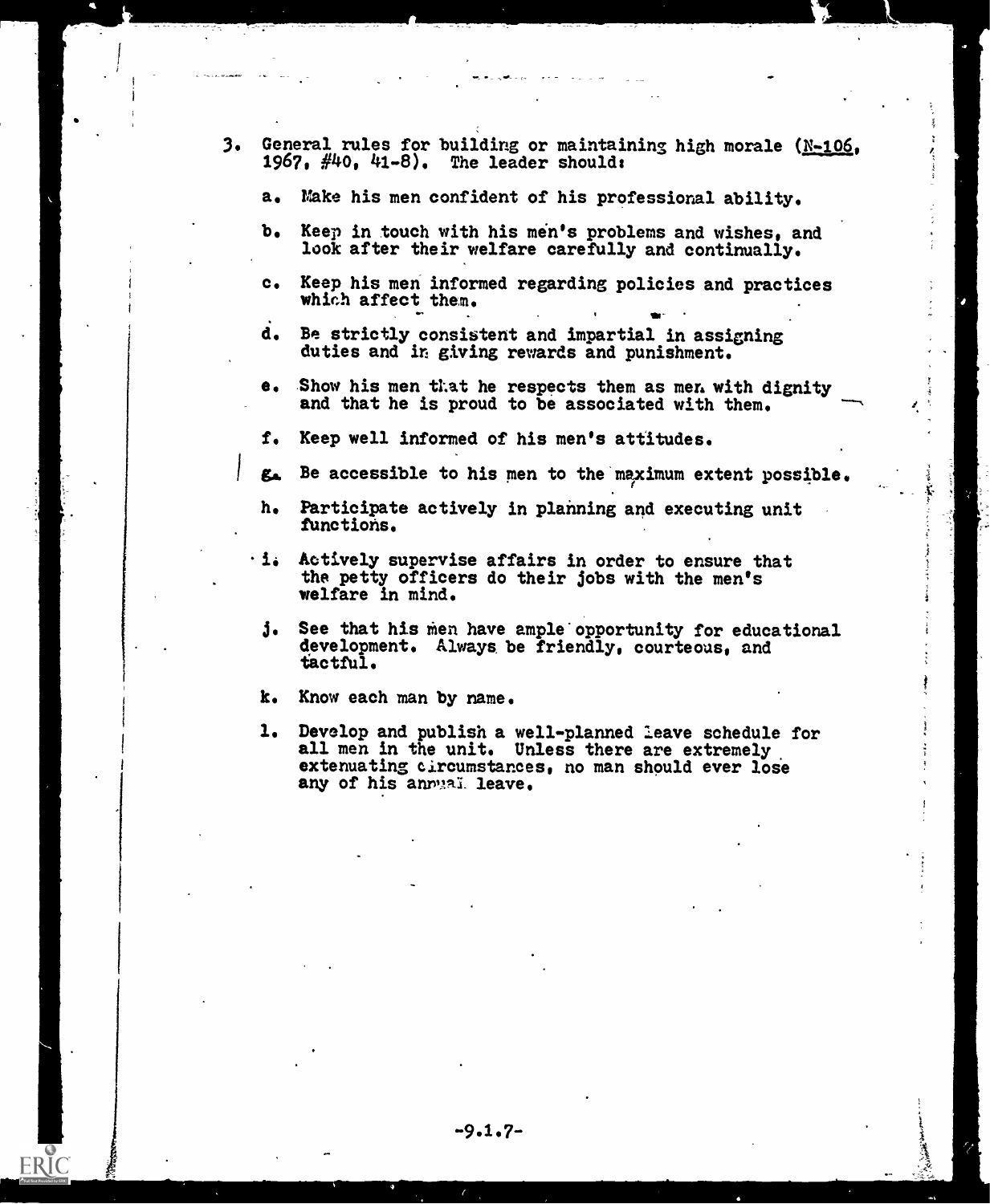#### **REFERENCES**

#### Part Nine - Segment I

### BuPers Manual, Article C9102

- Calhoon, R.P. Managing Personnel. New York: Harper and Row Publishers, 1963.
- Hays, S.H. and Thomas, W.N. (Eds). Taking Command. Harrisburg, Pa.: Stackpole Books, 1967.
- Human Resources Research Office (HumRRO). Leadership at Senior Levels of Command. George Washington University, 1967.

Ko ntz, H. and O'Donnell, C. Principles of Management. New York:<br>McGraw-Hill Book Co., 1964.

- Longenecker, J.G. Principles of Management and Organizational Behavior. Columbus, Chio: Charles E. Merrill Books, 1964.
- McFarland, D.E. Management Principles and Practices. New York: The Macmillan Co., 1958.

Milltary Leadership (FM 22-100). Department of the Army

NAVPERS 15934A, United States Manual for Leadership Support. U.S. Government Printing Office, Washington, D.C., 1962.

USNA, N-106, Course Outline, 1967.

Wolfe, M.E., et al. Naval Leadership. Menasha, Wis.: George Banta  $Co., 1967.$ 

Wolfe, M.E., et al. Selected Readings in Leadership. Menasha, Wis.: George Banta Co., 1960.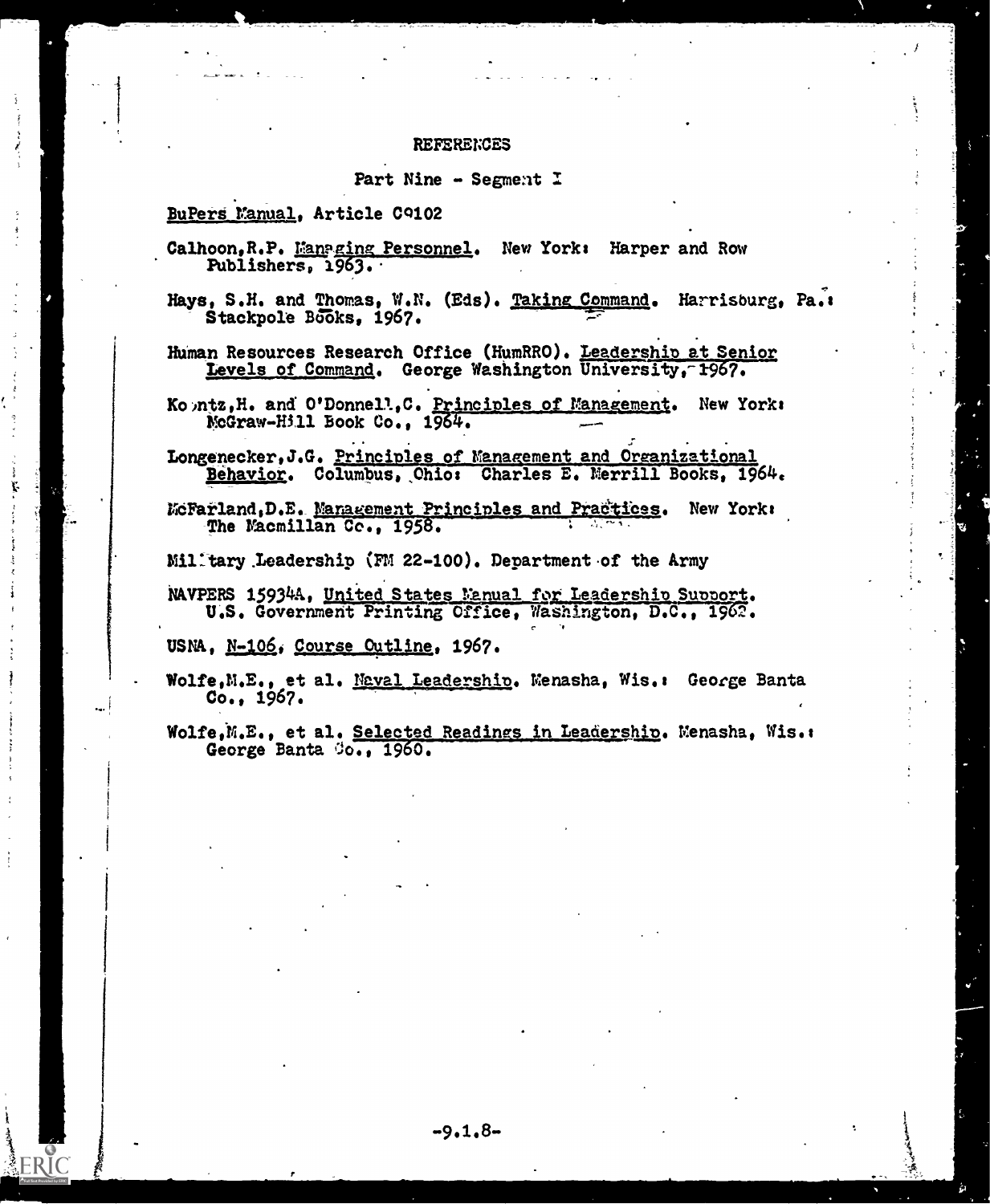|                             | <b>OBJECTIVES</b>                                                                                                                                                                                                 | Nine/I/TO/EO |
|-----------------------------|-------------------------------------------------------------------------------------------------------------------------------------------------------------------------------------------------------------------|--------------|
|                             | ÷                                                                                                                                                                                                                 |              |
| <b>Outline</b><br>Reference | Terminal and Enabling Objectives                                                                                                                                                                                  |              |
| Α.                          | The M will be able to select, from<br>several choices, the correct definition<br>of the term "morale".                                                                                                            | <b>TO 1</b>  |
|                             |                                                                                                                                                                                                                   |              |
| A, 2, a                     | Given several statements about<br>morale as an individual concept, the<br>M will identify the statement which<br>correctly describes the concept.                                                                 | $E0-1$       |
| $A, 2, b$ .                 | Given several statements about<br>morale as a group concept, the M<br>will identify the statement which<br>correctly describes the concept.                                                                       | $E0-2$       |
| A.4.                        | Given a list of terms, the $\mathbb{\underline{\mathbb{N}}}$ will select<br>those that represent background conditions<br>which affect morale.                                                                    | <b>TO 2</b>  |
| A.4. b.                     | Given several military situations which<br>describe environmental conditions under<br>which a group performs, the $M$ will be<br>able to identify the motivational condi-<br>tions illustrated by each situation. | TO 3         |
| A, 4, b, 1)                 | The M will be able to identify,<br>from several choices, the statement<br>which correctly defines motivational<br>conditions that affect morale.                                                                  | $E0-1$       |
| A.4. b. 1)                  | Given a list of terms, the M will<br>select those that present motiva-<br>tional conditions which affect<br>morale.                                                                                               | $E_0-2$      |

ÿ

 $ERIC$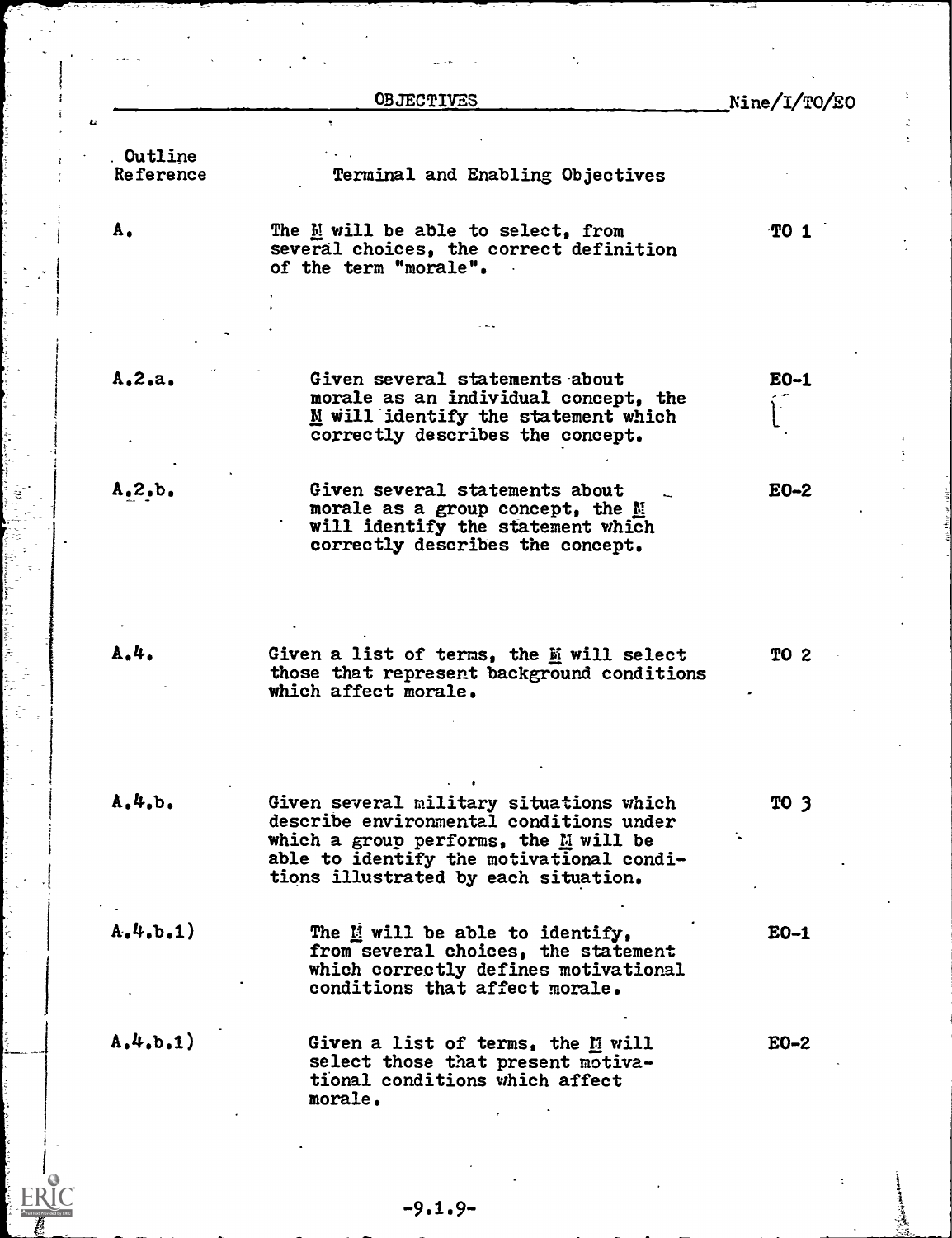|                      | <b>OBJECTIVES</b>                                                                                                                                                                                                                         | $\text{Nine}/\text{I}/\text{TO}/\text{EO}$ |
|----------------------|-------------------------------------------------------------------------------------------------------------------------------------------------------------------------------------------------------------------------------------------|--------------------------------------------|
|                      |                                                                                                                                                                                                                                           |                                            |
| Cutline<br>Reference |                                                                                                                                                                                                                                           |                                            |
|                      | Terminal and Enabling Objectives                                                                                                                                                                                                          |                                            |
| A.4.0.               | The $\underline{\mathbb{N}}$ will be able to identify,<br>from several choices, the statement<br>which describes a significant factor<br>which may influence an individual to<br>function effectively under the stress<br>of battle.      | $E0-3$                                     |
| в.                   | Given statements about the importance of<br>developing high morale, the M will be<br>able to identify the statement(s) which<br>correctly describes the importance.                                                                       | <b>TO 4</b>                                |
| c.                   | Given several military situations which<br>illustrate the state of morale within a<br>group, the M will be able to classify<br>each example with the appropriate type<br>of morale indicator (statistical or<br>observable).              | TO 5                                       |
|                      |                                                                                                                                                                                                                                           |                                            |
| c.                   | Given a military situation which illus-<br>trates the state of morale in a group,<br>the L will be able to select, from<br>several choices, indicators which<br>reflect the state of morale.                                              | TO 6                                       |
|                      |                                                                                                                                                                                                                                           |                                            |
| D.                   | Given several military examples in which<br>leaders are evaluating the morale of<br>their units, the $\underline{\mathbb{N}}$ will be able to identify,<br>from several choices, the method of.<br>measuring morale used in each example. | TO 7                                       |

 $\frac{1}{\zeta}$ 

 $\frac{1}{2}$ 

 $\frac{1}{q}$ 

 $\cdot$   $\prime$ 

q.

 $\frac{1}{\sqrt{2}}$ 

ERIC<sup>®</sup>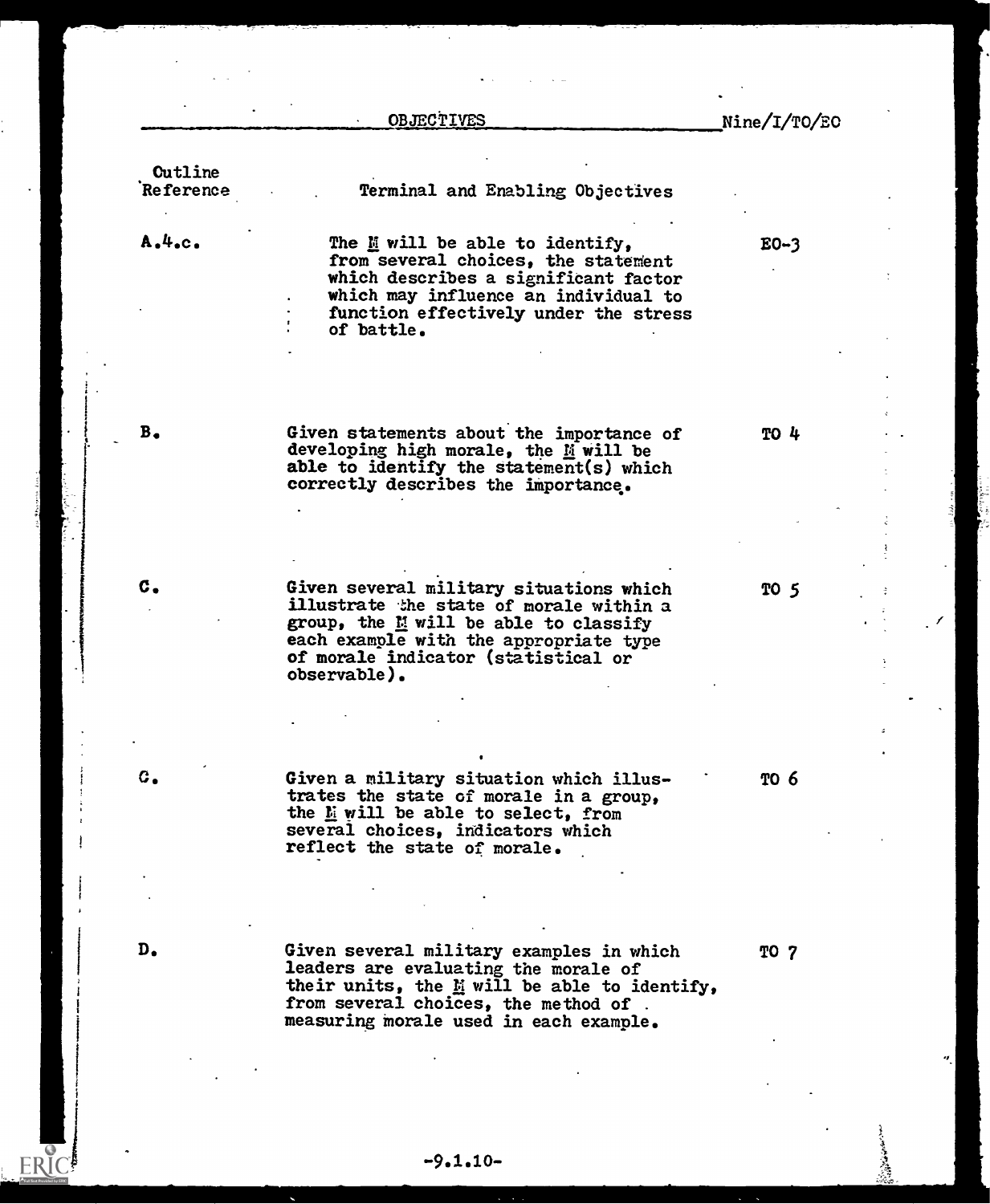|                                    | <b>OBJECTIVES</b>                                                                                                                                                       | $\text{Nine}/\text{I}/\text{TO}/\text{EO}$ |
|------------------------------------|-------------------------------------------------------------------------------------------------------------------------------------------------------------------------|--------------------------------------------|
| <b>Cutline</b><br><b>Reference</b> | Terminal and Enabling Objectives                                                                                                                                        |                                            |
| $-D.1.$                            | The M will be able to identify,<br>from several choices, the state-<br>ment which correctly describes<br>the use of observation as a<br>method of measuring morale.     | $EO-1$                                     |
| $D•1•a•$                           | The M will select, from several<br>choices, the statements which<br>describe the criteria governing a<br>leader's accuracy of observation.                              | $E0-2$                                     |
| $D1$ , $b1$                        | The M will identify, from several<br>choices, the statement which describes<br>the advantage of observation as a<br>method of measuring morale.                         | $E0-3$                                     |
| $D010c0$                           | The M will identify, from several<br>choices, the statement which<br>correctly describes the disadvantage<br>of observation as a method for<br>measuring morale.        | $E0 - 4$                                   |
| $D2$ .<br>دامد                     | The M will identify, from several<br>choices, the statement which<br>correctly describes how inspections<br>may be used as a method of measuring<br>morale.             | $E0-5$                                     |
| D.3.                               | The M will select, from several<br>choices, the types of attitude<br>surveys which measure morale.                                                                      | $E0-6$                                     |
| $E_{\bullet}$                      | Given statements about the importance of<br>building morale, the M will be able to<br>select the paragraph which defines the<br>principal concerns the leader must have | TO 8                                       |

L,

 $\sim 10^{10}$ 

 $\ddot{\phantom{a}}$ 

 $\mathscr{S}$ 

 $\sigma$ 

 $ERIC$ 

ğ

 $\ddot{\phantom{a}}$ 

- そうちのからの このこと

 $2 - 9.1.11 -$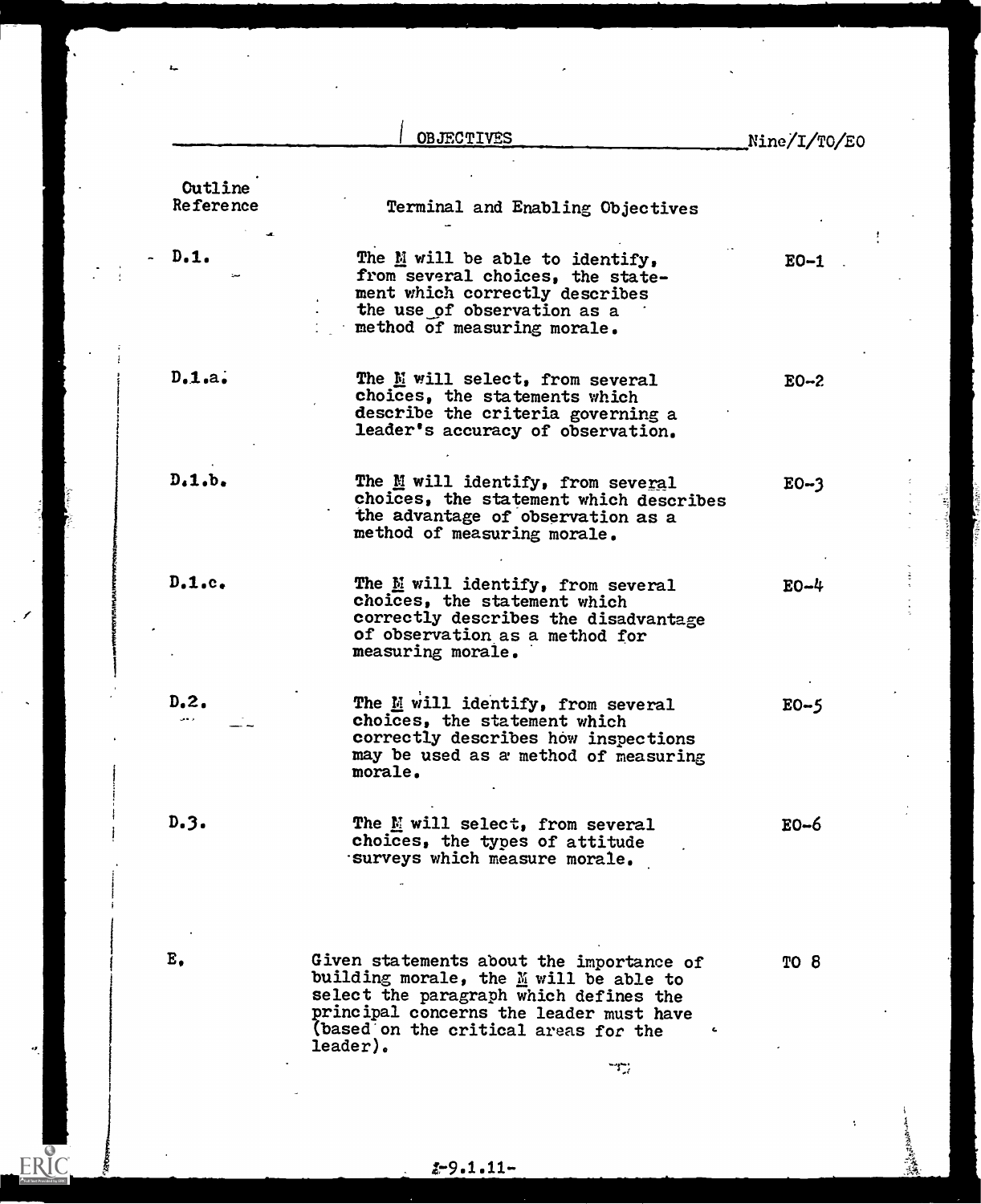|                      | <b>OBJECTIVES</b>                                                                                                                                                                                                                                                                                           | Nine/I/TO/EO |
|----------------------|-------------------------------------------------------------------------------------------------------------------------------------------------------------------------------------------------------------------------------------------------------------------------------------------------------------|--------------|
| Outline<br>Reference | Terminal and Enabling Objectives                                                                                                                                                                                                                                                                            |              |
| E.1.                 | The $\underline{\mathbb{M}}$ will be able to identify,<br>from several choices, the statement<br>of the principal purpose in the<br>building of morale.                                                                                                                                                     | $E0-1$       |
| E.1.a.               | The K will select, from several<br>choices, the two conditions which<br>the leader should try to create<br>within his organization.                                                                                                                                                                         | $E0-2$       |
| E.1.b.               | The $M$ will be able to identify,<br>from several choices, the critical<br>questions which the leader should<br>answer in his concern for developing<br>and maintaining high morale.                                                                                                                        | $E0-3$       |
| $E2$ .               | The $M$ will be able to identify,<br>from several choices, the statement<br>which describes the influences<br>exerting the greatest effects<br>on morale.                                                                                                                                                   | $E0 - 4$     |
|                      |                                                                                                                                                                                                                                                                                                             |              |
| ${\bf F}$ .          | Given a military problem concerning<br>morale, the E will select, from several<br>choices, the statement that correctly defines<br>the problem, provides the proper facts,<br>and states the most effective course of.<br>action to overcome the problem (based on<br>naval policy for morale development). | TO 9         |
| F.1.a.               | Given several statements about the<br>Navy's premise, regarding morale<br>development, the M will identify<br>the statement which correctly<br>explains the premise.                                                                                                                                        | $E0-1$       |
| F.1.b.               | The M will be able to identify,<br>from several choices, the general<br>conditions and situations upon<br>which morale is dependent.                                                                                                                                                                        | $E0-2$       |
|                      |                                                                                                                                                                                                                                                                                                             |              |

ł,

and the file of the color

人名英格兰人姓氏科

¢

 $\frac{1}{\sqrt{2}}$ 

 $\frac{1}{2}$ 

 $\frac{1}{2}$ 

 $\label{eq:2.1} \mathcal{F}_{\mathcal{A}}(\mathcal{A}) = \mathcal{F}_{\mathcal{A}}(\mathcal{A}) = \mathcal{F}_{\mathcal{A}}(\mathcal{A}) = \mathcal{F}_{\mathcal{A}}(\mathcal{A}) = \mathcal{F}_{\mathcal{A}}(\mathcal{A}) = \mathcal{F}_{\mathcal{A}}(\mathcal{A}) = \mathcal{F}_{\mathcal{A}}(\mathcal{A}) = \mathcal{F}_{\mathcal{A}}(\mathcal{A}) = \mathcal{F}_{\mathcal{A}}(\mathcal{A}) = \mathcal{F}_{\mathcal{A}}(\mathcal{A}) = \mathcal{F}_{\mathcal{A}}(\mathcal{A}) = \math$ 

 $\ddot{\cdot}$ 

 $\frac{1}{2}$ 

ERIC

وتعديك والمتوافقه

# $-9.1.12-$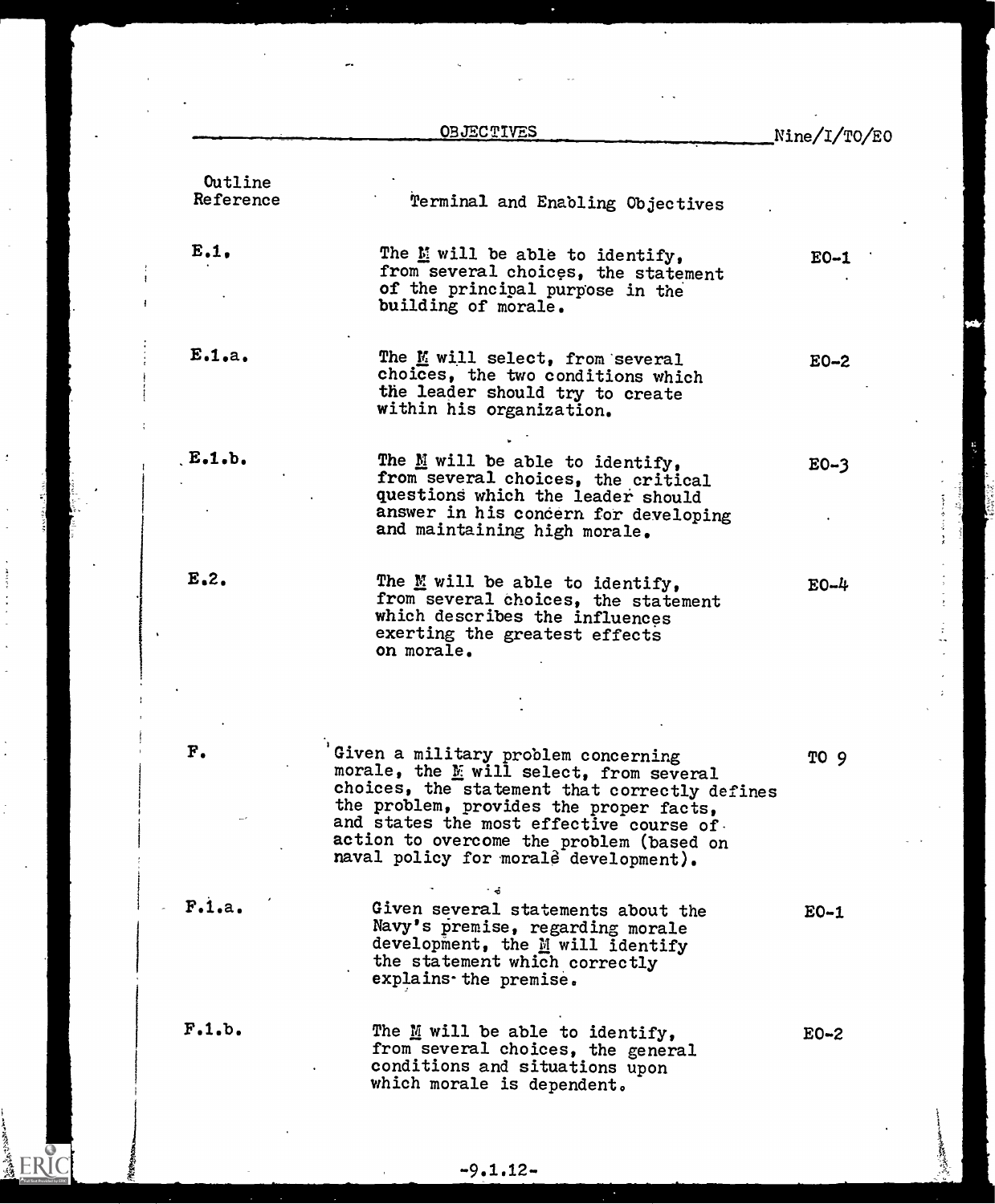|           | OBJECTIVES                                                                                  | Nine/I/TO/Eo |
|-----------|---------------------------------------------------------------------------------------------|--------------|
|           |                                                                                             |              |
| Outline   |                                                                                             |              |
| Reference | Terminal and Enabling Objectives                                                            |              |
|           |                                                                                             |              |
| F, 2.     | Given a military situation which                                                            | <b>TO 10</b> |
|           | describes a stress condition, environment,<br>or attitude problem of a unit in              |              |
|           | combat, the $M$ will be able to select,                                                     |              |
|           | from several choices, the statement                                                         |              |
|           | which describes the best action a leader                                                    |              |
|           | could take to build the morale of his                                                       |              |
|           | men in the situation.                                                                       |              |
|           |                                                                                             |              |
| F.2.a.    | The M will be able to select,                                                               | $E0-1$       |
|           | from several choices, the example<br>which best illustrates how the                         |              |
|           | overall state of morale is affected                                                         |              |
|           | by the attitudes of personnel                                                               |              |
|           | toward acute stresses.                                                                      |              |
|           |                                                                                             |              |
| F, 2, b.  | The $\underline{\mathbb{M}}$ will be able to select,<br>from several choices, the statement | $E0-2$       |
|           | which correctly identifies the                                                              |              |
|           | action a leader should take when                                                            |              |
|           | . his men have spent weeks of dis-                                                          |              |
|           | comfort and danger on the line.                                                             |              |
| F.2.c.    |                                                                                             | $E0 - 3$ .   |
|           | The $M$ will be able to select,<br>from several choices, the statement                      |              |
|           | which correctly describes the                                                               |              |
|           | probable perception of well-trained                                                         |              |
|           | men to their first encounter with $\cdot$                                                   |              |
|           | a combat environment in contrast<br>with men who are not well-trained.                      |              |
|           |                                                                                             |              |
| F.2.d.    | . Given a combat situation, including                                                       | $E0-4$       |
|           | a description of the environment,                                                           |              |
|           | the M will select, from several                                                             |              |
|           | choices, the statement which                                                                |              |
|           | identifies the probable consequence<br>of the situation on the morale of                    |              |
|           | the men.                                                                                    |              |
|           |                                                                                             |              |
| F, 2, f.  | The $\underline{\mathbb{M}}$ will be able to select,                                        | $E0-5$       |
|           | from several choices, the statement<br>which identifies the factor upon                     |              |
|           | which most morale in combat is                                                              |              |
|           | dependent.                                                                                  |              |

 $-9.1.13-$ 

Ę

i.

网络大小仙

医三角 医霍克氏反应法 医小脑下垂术 医前缀 医

 $\overline{z}$  $\ddot{\phantom{0}}$ 

 $\frac{1}{2}$ 

ERIC

 $\frac{1}{\sqrt{2}}$  $\frac{1}{2}$ 

 $\frac{1}{2}$ 

**Allena**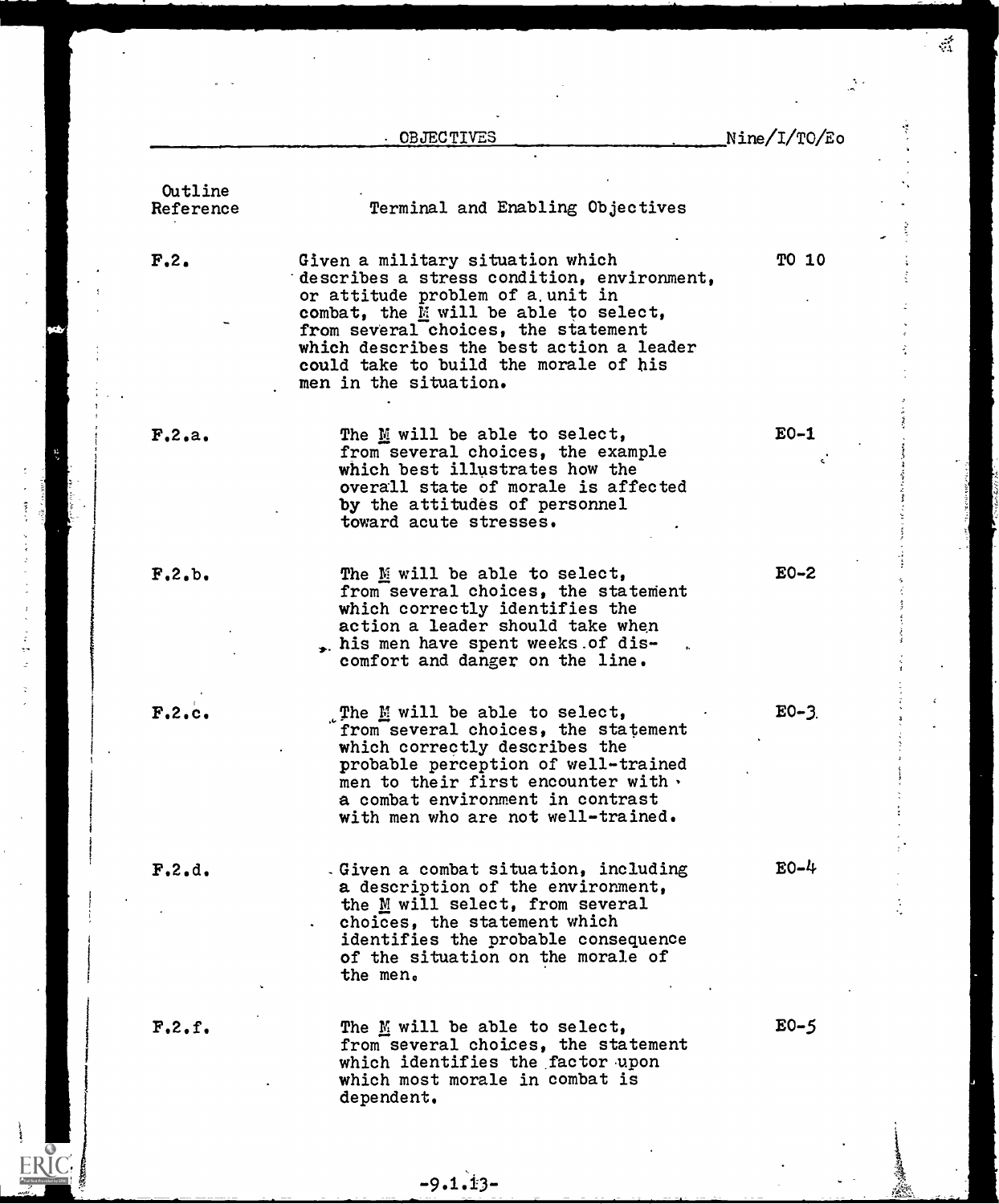|   |                      | <b>OBJECTIVES</b>                                                                                                           |                                                                                                        | Nine/I/TO/EO |
|---|----------------------|-----------------------------------------------------------------------------------------------------------------------------|--------------------------------------------------------------------------------------------------------|--------------|
|   | Outline<br>Reference |                                                                                                                             | * Terminal and Enabling Objectives                                                                     |              |
|   | F.3.                 | Given a military situation which<br>illustrates morale problems, the M<br>will be able to select, from a list<br>situation. | of several choices, the rule the leader<br>should follow to build morale in each                       | TO 11        |
|   | F <sub>•</sub> 3.    | maintaining high morale.                                                                                                    | Given a list of statements, the<br>M will be able to identify those<br>which are rules for building or | $E0-1$       |
|   |                      |                                                                                                                             |                                                                                                        |              |
|   |                      |                                                                                                                             |                                                                                                        |              |
|   |                      |                                                                                                                             |                                                                                                        |              |
|   |                      |                                                                                                                             |                                                                                                        |              |
| T |                      |                                                                                                                             |                                                                                                        |              |
|   |                      |                                                                                                                             |                                                                                                        |              |
|   |                      |                                                                                                                             |                                                                                                        |              |
|   |                      |                                                                                                                             |                                                                                                        |              |
|   |                      |                                                                                                                             |                                                                                                        |              |
|   |                      |                                                                                                                             |                                                                                                        |              |
|   |                      |                                                                                                                             |                                                                                                        |              |
|   |                      |                                                                                                                             |                                                                                                        |              |
|   |                      |                                                                                                                             |                                                                                                        |              |
|   |                      |                                                                                                                             |                                                                                                        |              |
|   |                      |                                                                                                                             |                                                                                                        |              |
|   |                      |                                                                                                                             |                                                                                                        |              |
|   |                      |                                                                                                                             |                                                                                                        |              |
|   |                      | $-9.1.14-$                                                                                                                  |                                                                                                        |              |

 $\overline{\mathbb{Z}}$ 

 $\bar{\mathcal{L}}$ 

网络海外

 $\mathbb{R}^{\frac{1}{2}}$ 

 $\hat{\epsilon}$ 

 $\ddot{\phantom{a}}$ 

ERIC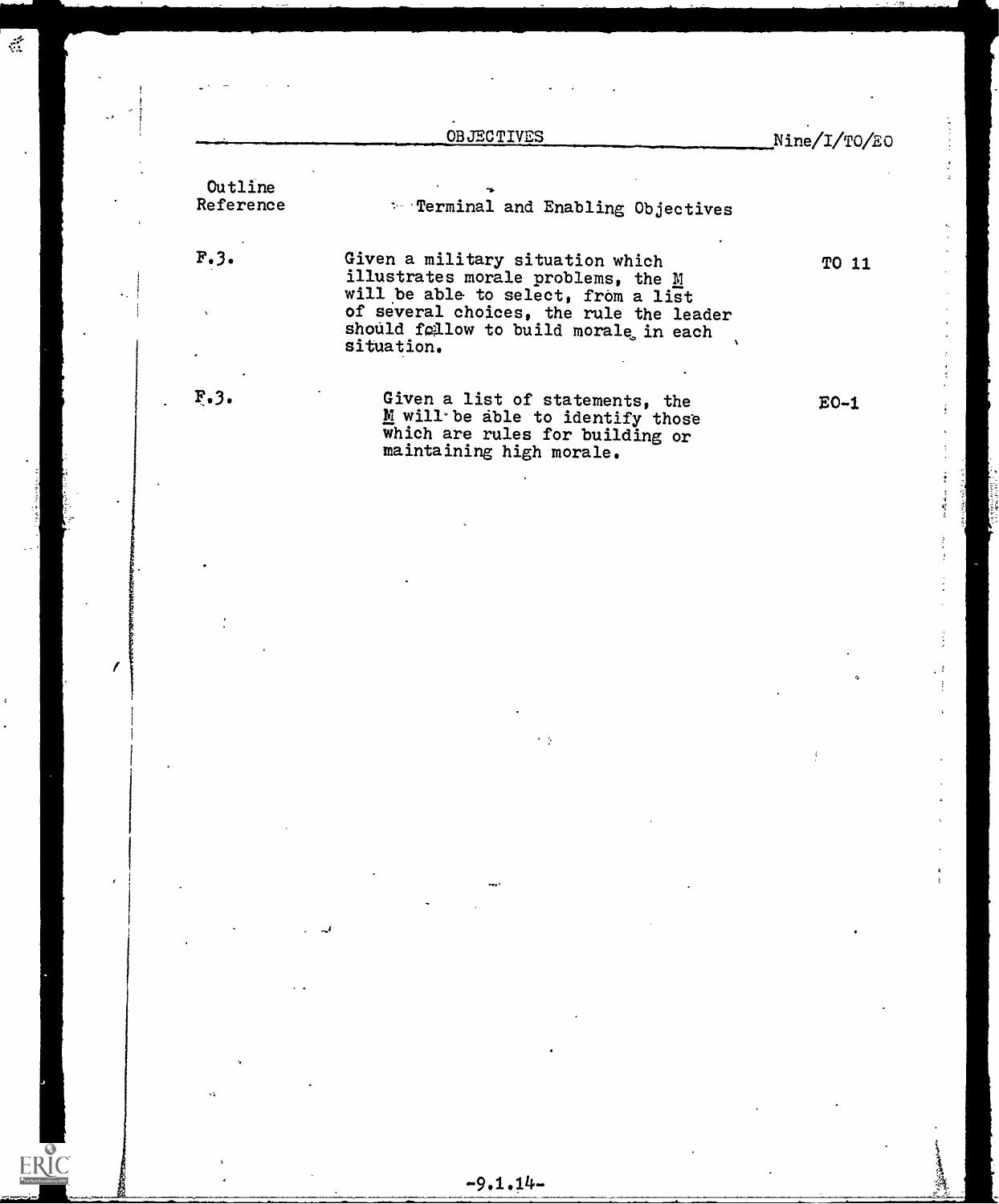### UNITED STATES NAVAL ACADEMY

## INTRODUCTION TO PSYCHOLOGY AND LEADERSHIP

t.

PART NINE

MORALE AND ESPRIT DE CORPS

Segment II

Group Solidarity and Esprit

# WESTINGHOUSE LEARNING CORPORATION

Annapolis, Maryland

1971

ERIC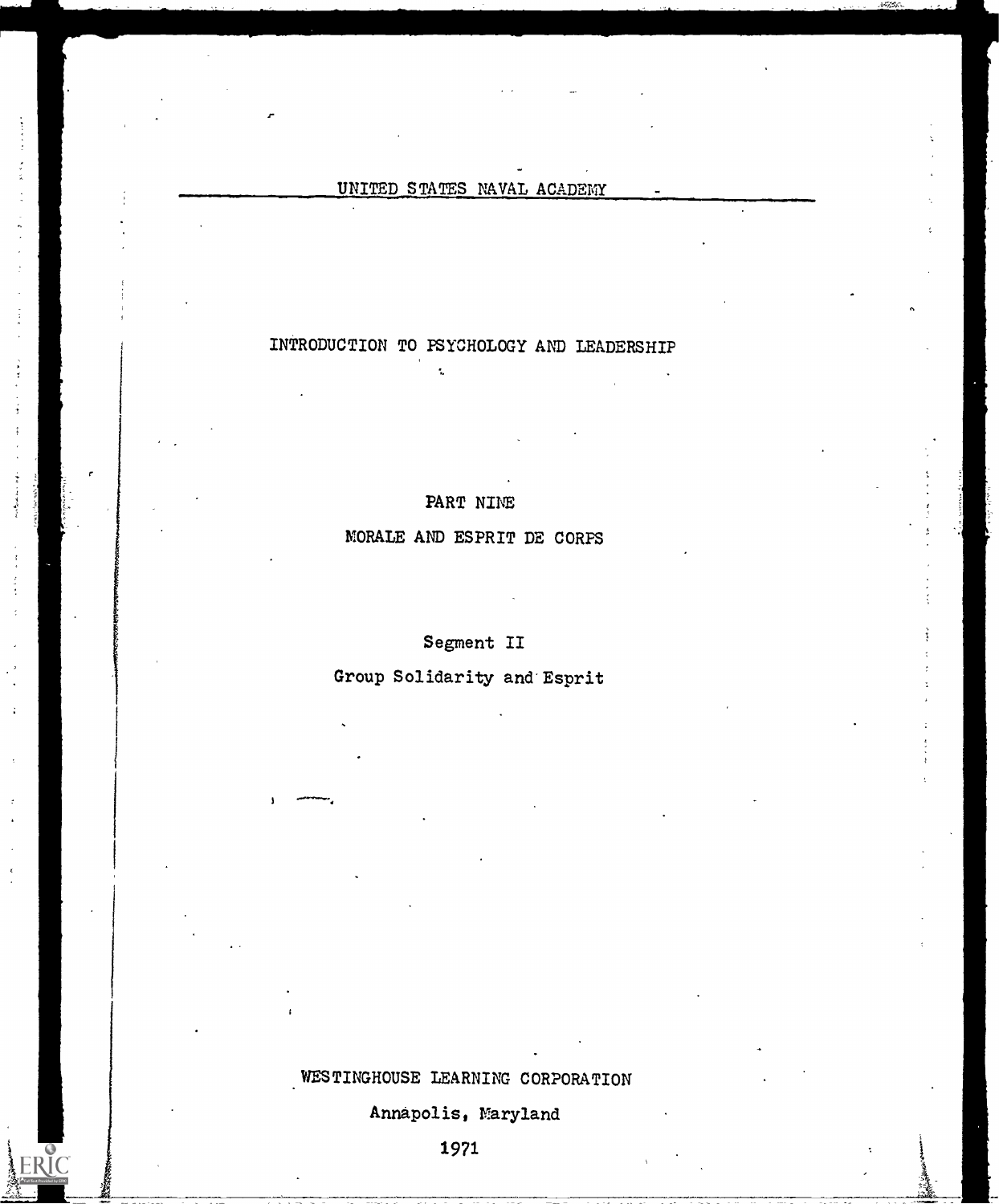#### PART NINE - MORALE AND ESPRIT DE CORPS

Segment II - Group Solidarity and Esprit

#### A. Group Solidarity

- 1. Definition: The sense of unity and integration within a group. (Hays and Thomas, p.307)
- 2. Elements which characterize group solidarity
	- a. Internal cohesion, i.e., mutual loyalty and reciprocal liking among group members
	- b. Unification of interests, i.e., everyone working toward the same goal
	- c. Positive identification of individual with the group
		- 1) The individual reacts to the group as if it were an extension of himself, e.g., the group welfare is one's own welfare, the group goals are one's own goals, etc.
		- 2) The individual's attitudes, values, and beliefs are the same as those held in esteem by the group.
		- 3) The extent of individual participation in the group is high. (Wolfe, pp.95-100; Hays and Thomas, p.158)

#### 3. Unit effectiveness

- a. Group solidarity can add to the effectiveness of a trained and skilled unit, especially in stress situations where teamwork is essential.
- b. Group solidarity can have adverse effects on an organization. .
	- 1) Group solidarity can create group norms contrary to the goals of the military organization. (Hays and Thomas, p.159)
	- 2) Organizational goals must be consistent with the personal goals of individuals in the organization, i.e., some organizational goals will conflict with the goals of the individual; however, an individual has a wide "zone of indifference" and will continue to cooperate unless he becomes convinced that the conflict is fundamental  $(N-106, 1967, #23)$
- 4. Factors in the development of group solidarity
	- a. Close association among the members of the group
	- b. Common purpose requiring teamwork among members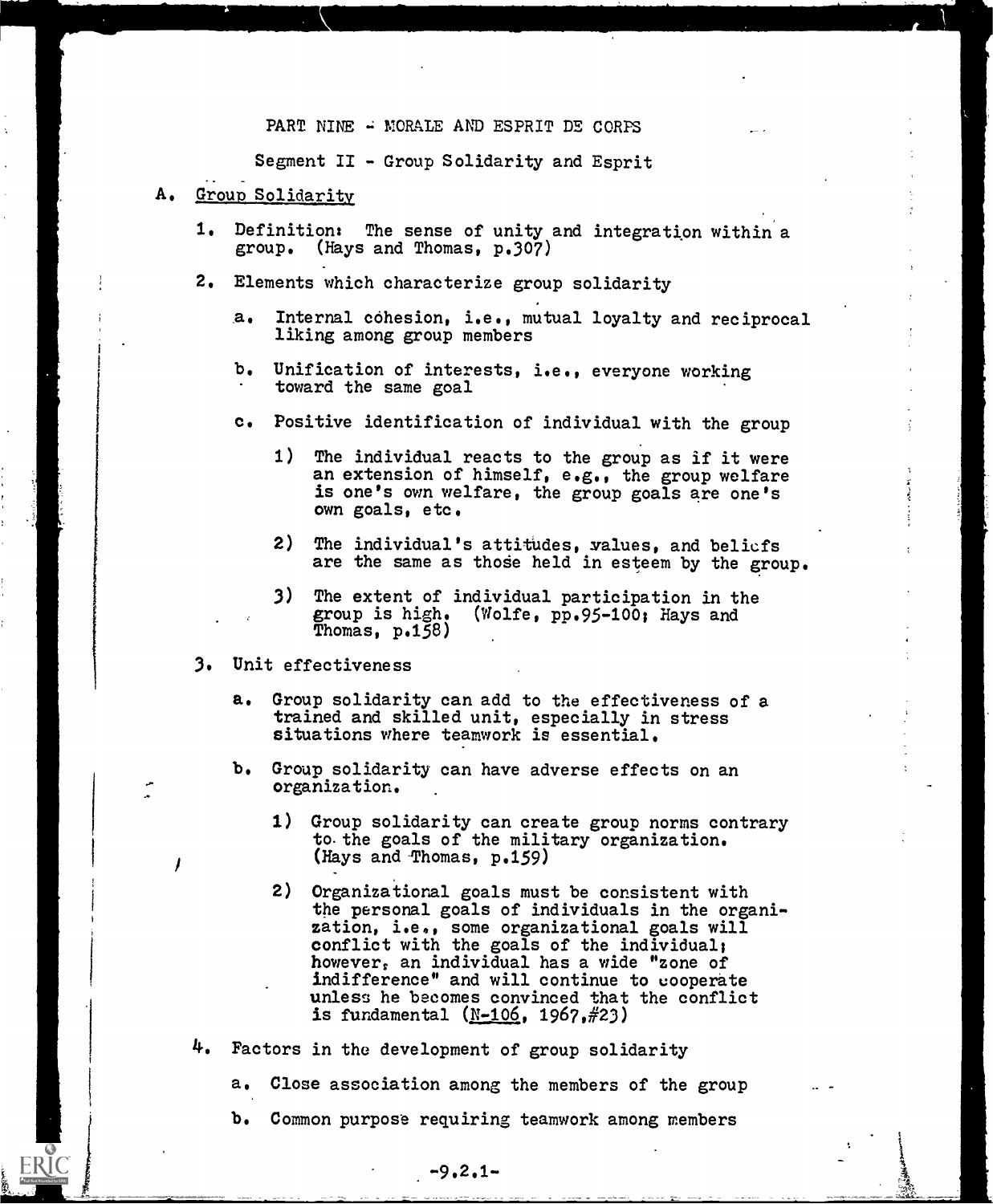- c. Common unique experiences of the group, e.g., successful accomplishment of a difficult or dangerous mission, or victory over an adversary of much superior ability
- d. Competition with other groups (Hays and Thomas, pp.161-162)
- e. Interpersonal communications

1. **1. 1. 1. 1. 1. 1. 1. 1. 1. 1. 1. 1. 1.** 

- 5. Factors tending to retard or break down group solidarity
	- a. Unaccepted differences among members
	- b. Rapid changeover of membership
	- c. Disagreements among members over the best course of action to achieve their goals
	- d. The pursuit of goals by different parts of the organization

(Note: The factors that tend to build solidarity may be used to overcome those that break it down.) (Hays and Thomas, pp.159-167)

- 6. General rules for the leader in building or maintaining group solidarity
	- a. See that the group provides "rewards" to its members, i.e., psychological satisfactions represented by real or intangible things that are important to the individual.
	- b. Make goals meaningful, concrete, and immediate.
	- c. Help create a feeling of progress and an expectation of success. (Wolfe, pp.102,105)
	- d. Maintain communication among members and include self in those communications.
		- 1) Communication will prevent disagreement and lack of understanding among the members of a group.
		- 2) Involvement of leader in communications
			- a) The leader may be perceived as a member of the group.
				- b) The possibility of group solidarity developing without him may be prevented. (Hays and Thomas, p.163)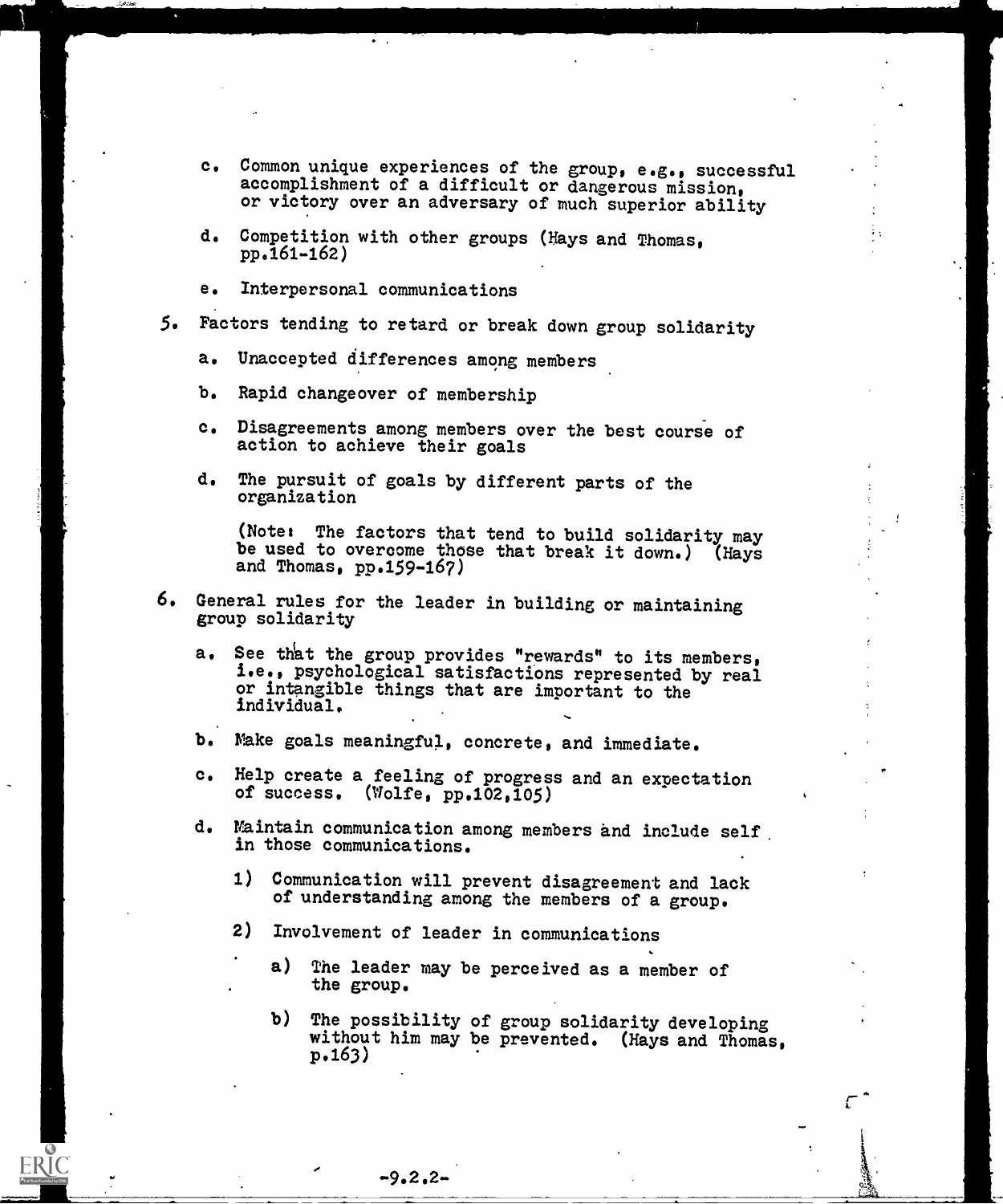- Group solidarity in combat (HumRRO, p.178)
	- a. Disruptive forces: Many of the factors that disrupt group solidarity (cohesion) seem inevitable during combat. Among them are:
		- 1) Fear.
		- 2) Physical deprivation.
		- 3) Personnel losses.
		- 4) Communication breakdowns.
	- b. Elements which counteract disruptive forces
		- 1) From the fact that combat always involves an organization fighting an enemy, these following features make for, group solidarity:
			- a) Combat involves a major outside threat to the unit as a whole, resulting in strong, mutually supportive actions among personnel.
			- b) In the face of great external danger common to the entire unit, there is strong pressure to resolve or repress internal antagonisms and disruptive behavior.
		- 2) In combat, the activities of personnel are directed toward definite and tangible objectives.
		- 3) The combat situation is one of mutual dependence, i.e., each man's life literally depends on the actions of others.
- —в. Eprit de Corps
	- 1. Definition: The common spirit pervading the members of a group and inspiring enthusiasm, devotion, and zealous regard for the honor of the group (Wolfe, p.204)
	- 2. Relation to group solidarity
		- a. Esprit is not synonymous with group solidarity.
		- b. Esprit is an inclusion of group solidarity and cohesion.
			- '1) Necessitates a strong identification with the formal organization, e.g., without this identification, the norms of the group can develop counter to the wishes or goals of the formal organization. (Hays and Thomas, p.163)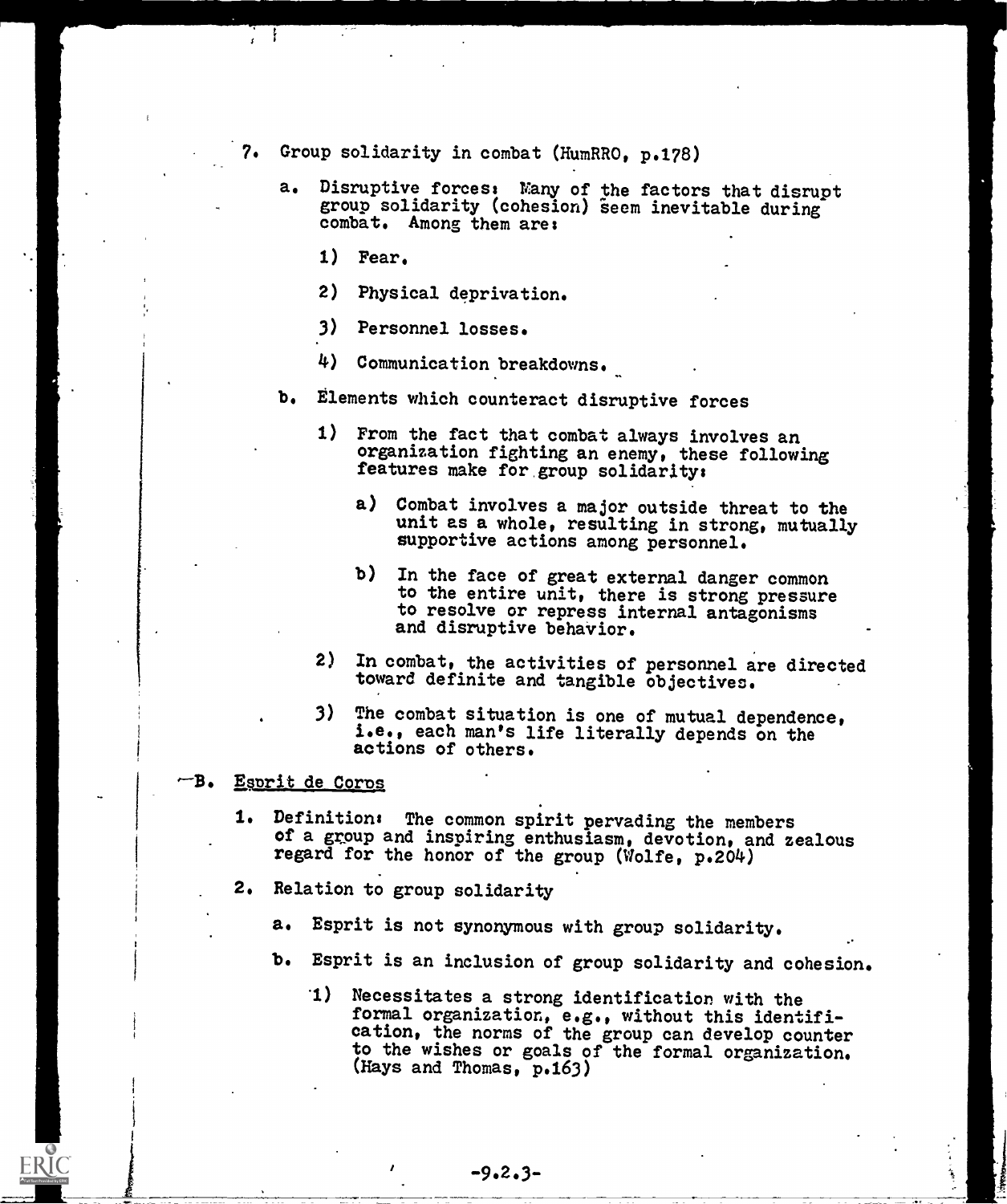- c. Esprit does not necessarily appear in units which are efficient and well disciplined, nor is it a necessary condition for the unit to be successful in competition with-other units. (Wolfe, p.204)
- 3. Developing esprit through identification with the formal organization
	- a. Help the individual to perceive his unit as the most important group in.his military life.
	- b. Provide concrete and worthwhile goals through formal organization channels.
	- c. Provide identifying symbols relating the individual to the group in accordance with needs to belong to a special group. e.g., green berets.
		- 1) Notable exceptions should be cautioned. An excess of special badges or patches can be a detriment to morale instead of a morale builder.
- 4. Esprit indicators (Wolfe, p.204; N-106, 1967, #40, 49-9)
	- a. Men's expressions of enthusiasm and pride in their unit
	- b. Reputation of the unit among other units
	- c. Competitive spirit in the unit
	- d. Unit's staying power under stress conditions
	- e. Men's readiness to help one another
- 5. Achievement and maintenance of esprit
	- a. Problems which must be overcome
		- 1) Lack of confidence in leadership
		- 2) Presence in the unit of conflicting groups of men
		- 3) Presence of non-cooperation, i.e., men who hamper unit performance
		- 4) Rapid turnover of unit personnel, especially of. the leaders
		- 5) Lack of proper recognition for unit achievement
	- b. General rules for the leader to follow in building esprit
		- 1) Give special attention to those problems over which he has control, i.e., be with your men when they have to accomplish a distasteful task; show your concern

 $-9.2.4-$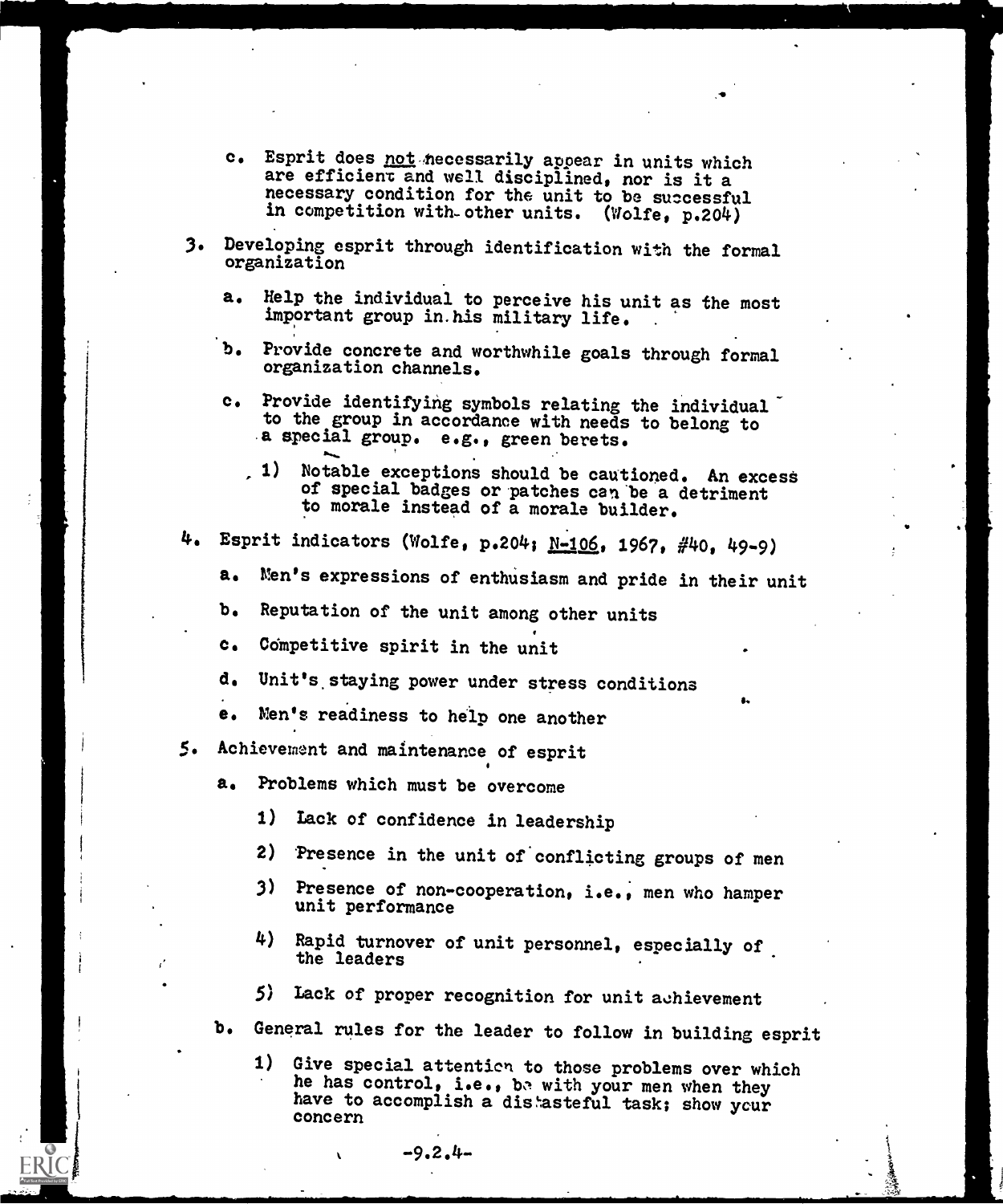- 2) Recognize that true esprit and pride can be developed if each member of the group knows the group's common interest and is willing to cooperate toward the common goal, i.e., this spirit is dependent upon the satisfactions that each man gets from being a member of the group and is aided by:
	- a) The 'approval each member gets from other members.
	- ;b) Disapproval or punishment of non-cooperators.
	- c) Competition with standards in other groups.
	- d) The successes of the group and recognition it receives.
	- e) Ceremonies and the use of symbols of membership.
- 3) Unit spirit can be established and assisted if you set and demand high standards of performance of your people.
- $4$ ) Make sure that every man knows he is important to the team and that when he drops the ball it affects the whole team; but always be consistent with your loyalty.
- 5) Volunteer to do things that will demonstrate your unit's proficiency and that will result in special recognition.

6) Inspect frequently and thoroughly.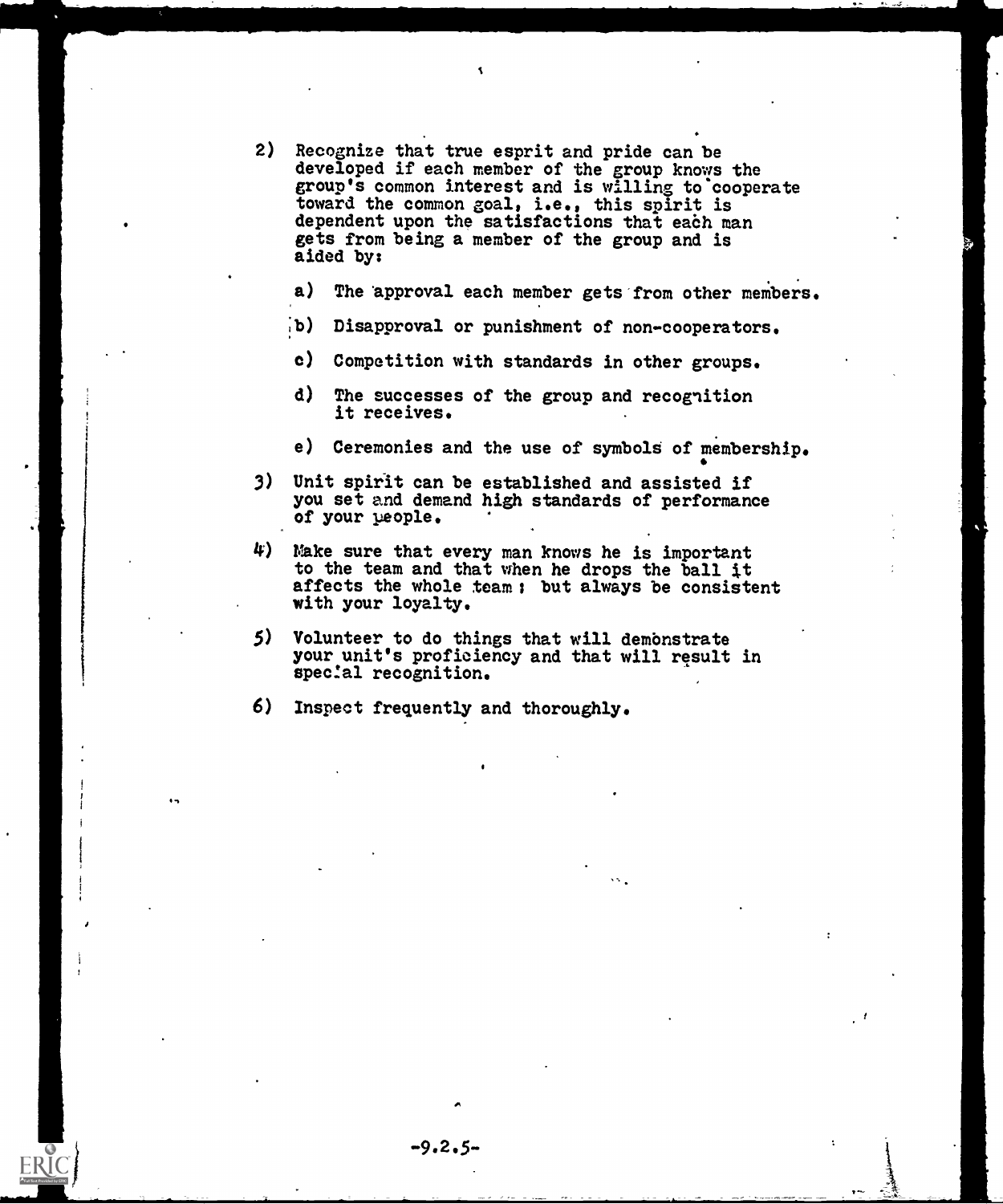#### REFERENCES

### Part Nine - Segment II

Hays, S.H. & Thomas, W.N.(Eds). <u>Taking Command</u>. Harrisburg, Pa.: Stackpole Buoks, 1968.

Human Relations. Research Office (HumRRO), Leadership at Senior Levels of Command. George Washington University, 1967.

USNA,  $N-106$  Course, 1967

ERIC

Wolfe,M.C., et al. Naval Leadership. Menasha, Wis.: George Banta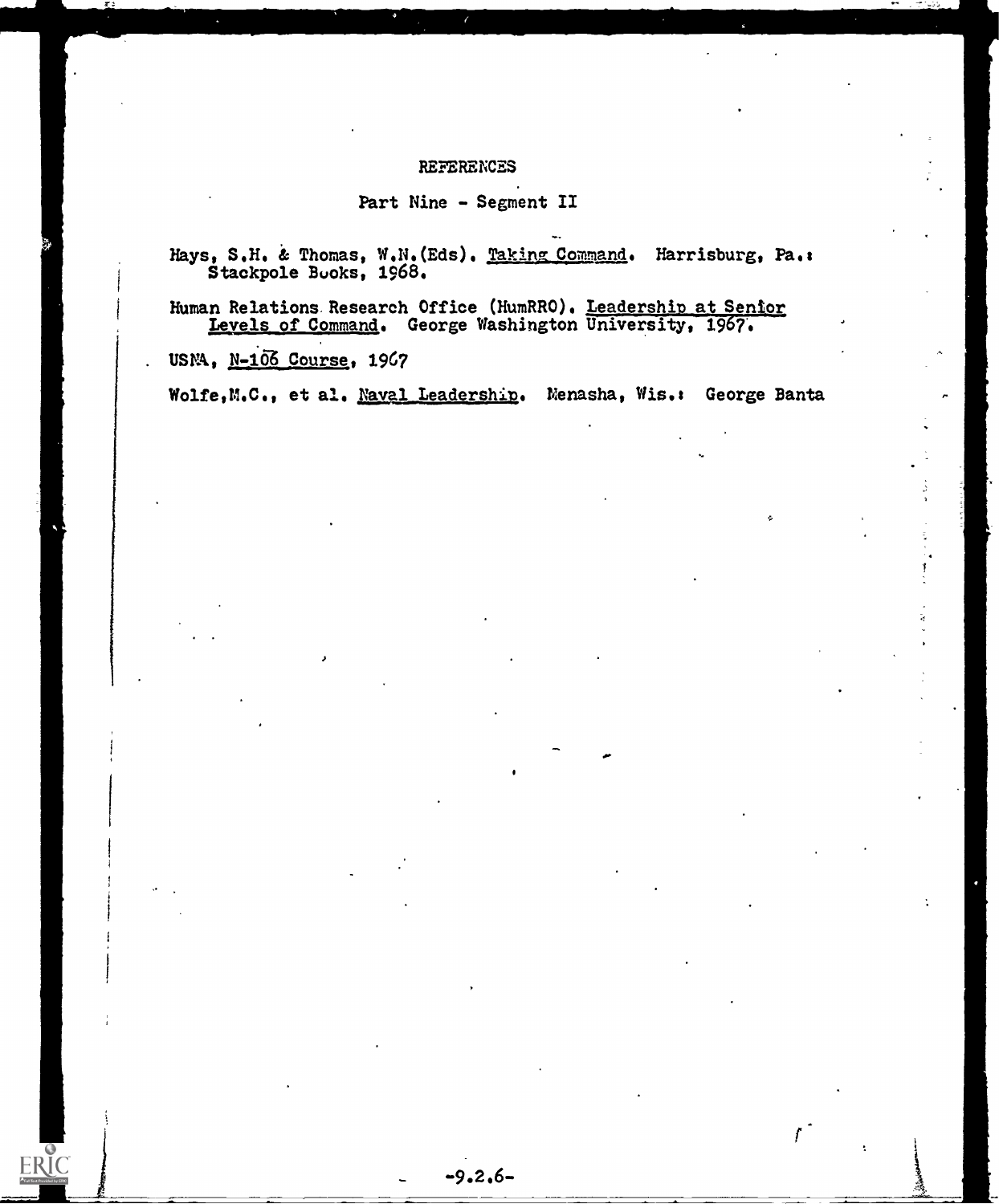OBJECTIVES

 $\begin{array}{cc}\n\frac{1}{2} & \frac{1}{2} & \frac{1}{2} & \frac{1}{2} & \frac{1}{2} & \frac{1}{2} & \frac{1}{2} & \frac{1}{2} & \frac{1}{2} & \frac{1}{2} & \frac{1}{2} & \frac{1}{2} & \frac{1}{2} & \frac{1}{2} & \frac{1}{2} & \frac{1}{2} & \frac{1}{2} & \frac{1}{2} & \frac{1}{2} & \frac{1}{2} & \frac{1}{2} & \frac{1}{2} & \frac{1}{2} & \frac{1}{2} & \frac{1}{2} & \frac{1}{2} & \frac{1$ 

۰.

ERIC

Nine/II/TO/E0

ù

| Cutline      |                                                                                                                                                                                                                                                                                               |             |
|--------------|-----------------------------------------------------------------------------------------------------------------------------------------------------------------------------------------------------------------------------------------------------------------------------------------------|-------------|
| Reference    | Terminal and Enabling Objectives                                                                                                                                                                                                                                                              |             |
| Α.           | Given a military situation in which<br>group solidarity has broken down, the<br>M will be able to select, from several<br>choices, the statement which correctly<br>identifies the factor which caused the<br>breakdown and the steps the leader<br>should follow to re-establish solidarity. | <b>TO 1</b> |
| A.1          | The $\underline{M}$ will be able to identify,<br>from several choices, the statement<br>which correctly defines group<br>solidarity.                                                                                                                                                          | $EO-1$      |
| $A - 2$      | Given a list of terms, the M will<br>be able to identify those that are<br>elements which characterize group<br>solidarity.                                                                                                                                                                   | $EO-2$      |
| A.2.a.       | The M will be able to identify,<br>from several choices, the statement<br>which best describes internal<br>cohesion.                                                                                                                                                                          | $EO-3$      |
| $Ae2$ , $be$ | The M will be able to select, from<br>several choices, the statement which<br>best describes unification of<br>interests.                                                                                                                                                                     | $EO - 4$    |
| A.2.c.       | Given several military situations,<br>the M will be able to identify the<br>example which best illustrates<br>- positive identification of an<br>individual with a group.                                                                                                                     | $E0-5$      |
| A.3.a.       | The M will be able to select, from several<br>choices, the statement that best describes<br>how group solidarity can add to the<br>effectiveness of a trained and skilled<br>unit.                                                                                                            | <b>TO 2</b> |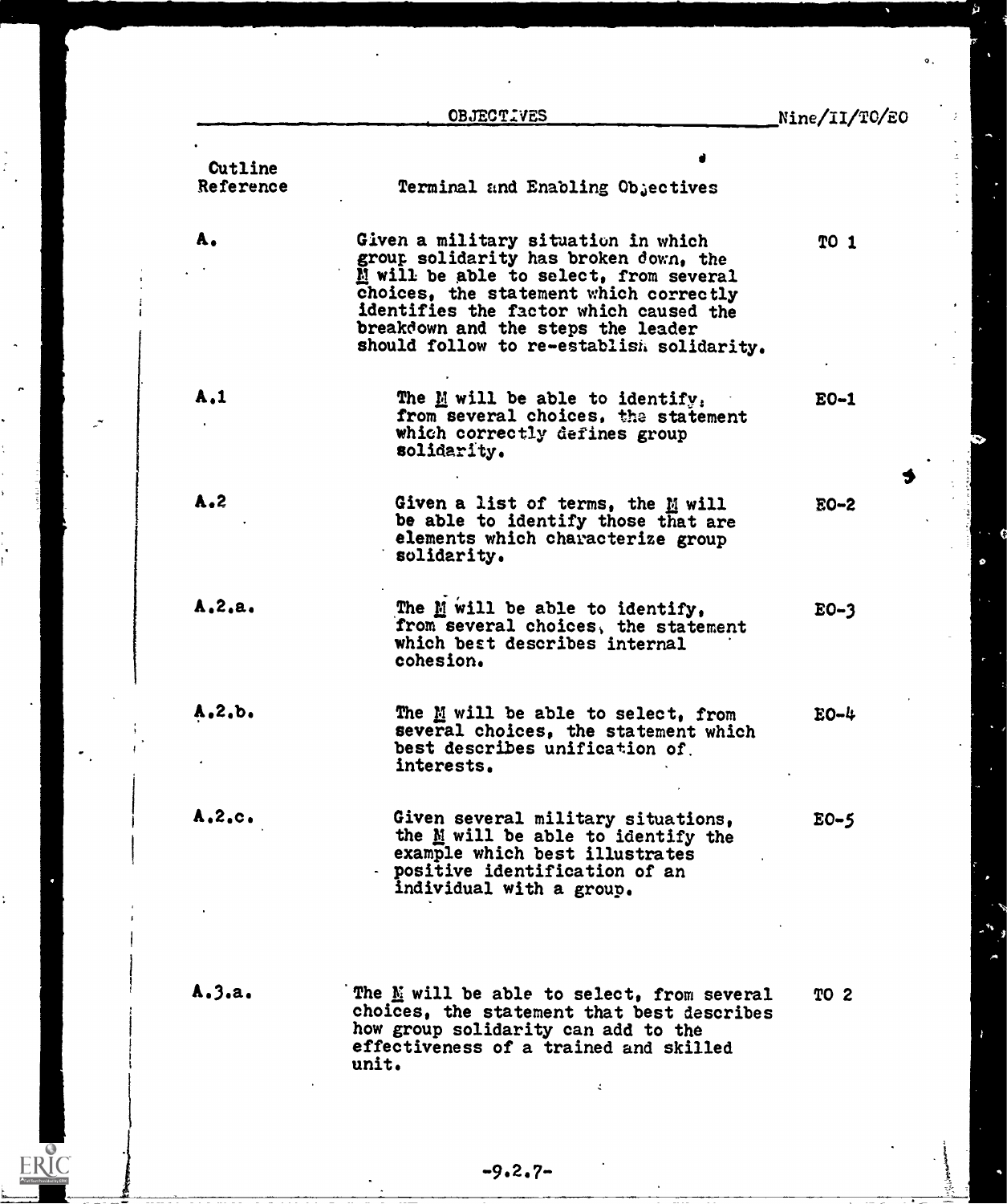$\bar{\psi}$ 

| Outline<br>Reference | Terminal and Enabling Objectives                                                                                                                                                                                                                             |        |
|----------------------|--------------------------------------------------------------------------------------------------------------------------------------------------------------------------------------------------------------------------------------------------------------|--------|
| A.3.                 | Given a military situation, the $M$ will<br>be able to identify, from several<br>choices, the statement which identifies<br>the reason why group solidarity could<br>have adverse effects on the organization.<br>and the probable outcome of the situation. | TO 3   |
| A.4.                 | The M will be able to select, from<br>several choices, the factors which<br>enhance the development of group<br>solidarity.                                                                                                                                  | $E0-1$ |
| A.5.                 | The $\underline{\mathbb{M}}$ will be able to identify,<br>from a list of alternatives, the<br>factors which tend to break down<br>group solidarity.                                                                                                          | $E0-2$ |
| A.5.                 | The M will be able to select, from<br>several choices, the statement<br>which describes how to overcome<br>the factors which break down group<br>solidarity.                                                                                                 | $E0-3$ |
| A.6.                 | Given a military problem, the $E$ will<br>identify, from several choices, the<br>statement which identifies the rule<br>for maintaining group solidarity which<br>has been ignored by the leader.                                                            | TO 4   |
| A, 6, a,             | Given several military situations,<br>the M will be able to identify the<br>"rewards" that the group provides<br>for its members.                                                                                                                            | $E0-1$ |
| A.6.d.               | The M will be able to identify, from<br>several choices, the statement that<br>best describes the results of a<br>leader's involvement in group<br>communications.                                                                                           | $E0-2$ |

ERIC

ll Tex<br>B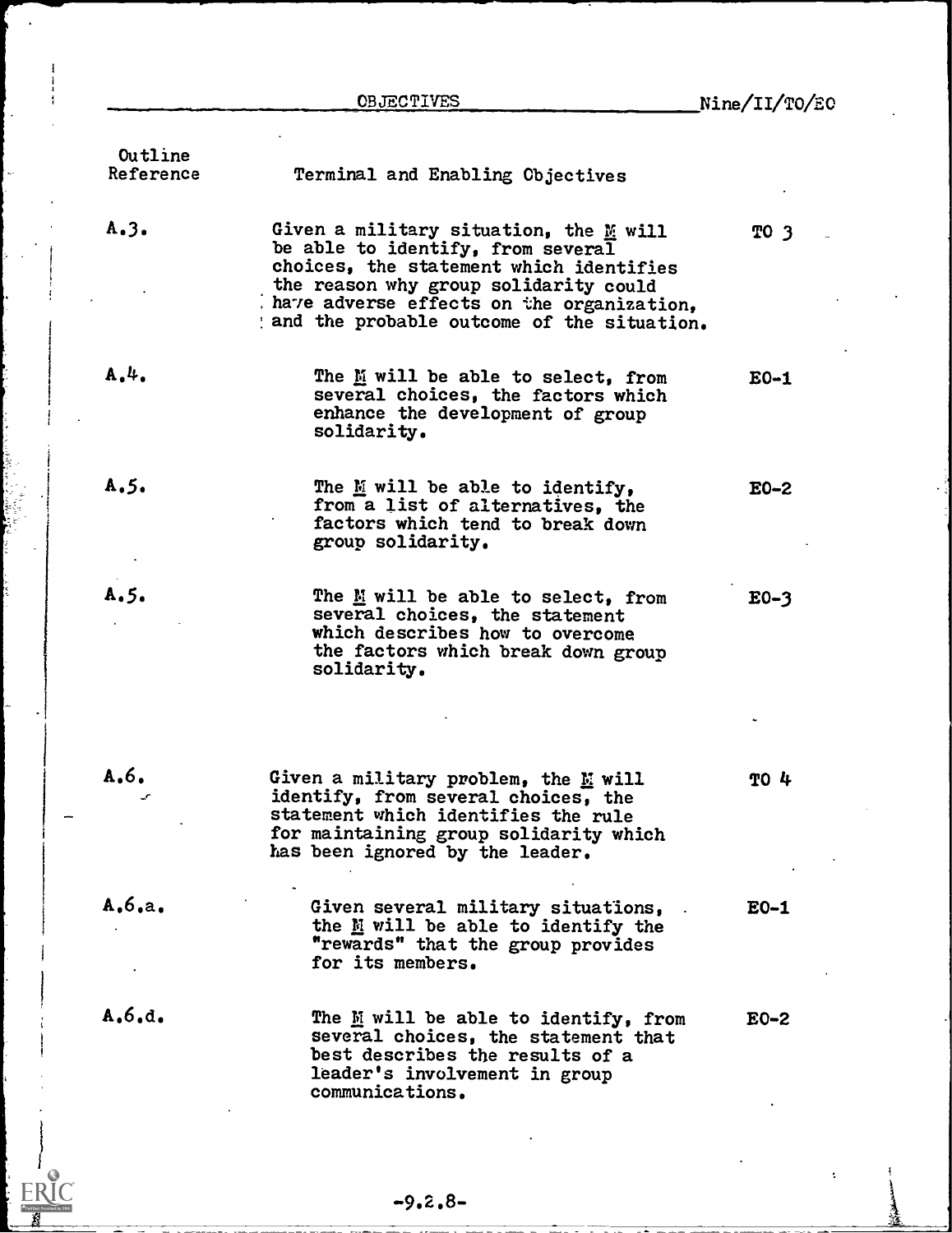|                      | <b>OBJECTIVES</b>                                                                                                                                                                                                                                                                                           | Nine/II/TO/EO |
|----------------------|-------------------------------------------------------------------------------------------------------------------------------------------------------------------------------------------------------------------------------------------------------------------------------------------------------------|---------------|
| Cutline<br>Reference | Terminal and Enabling Cbjectives                                                                                                                                                                                                                                                                            |               |
| A.7.                 | Given a description of a combat situation,<br>the $\underline{\mathbb{M}}$ will be able to identify, from<br>several choices, the statement that best<br>describes the factors which could disrupt<br>group solidarity, and select from several<br>choices, the elements which counteract<br>those factors. | TO5           |
| A.7.2.               | Given a list of terms, the M will<br>identify those which are factors<br>that disrupt group solidarity.                                                                                                                                                                                                     | $E0-1$        |
| A.7. b.              | The M will be able to select, from<br>several choices, the elements<br>which counteract the disruptive<br>forces of group solidarity.                                                                                                                                                                       | $E0-2$        |
| В.                   | Given statements which describe the<br>relationship between solidarity and<br>esprit de corps, the M will select<br>the statement which best explains the<br>relationship.                                                                                                                                  | TO:6          |
| В.                   | Given military situations illustrating<br>group performance, the M will be able<br>to identify the situations in which<br>groups exhibit esprit de corps (based<br>on his knowledge of the relationship<br>between group solidarity and esprit).                                                            | <b>TO 7</b>   |
| B.1.                 | The $\underline{\mathbf{M}}$ will be able to identify,<br>from several choices, the statement<br>which correctly projects the concept<br>of esprit de corps.                                                                                                                                                | $EO-1$        |

-9.2.9-

÷

 $\frac{1}{2}$ 

 $\ddot{\ddot{\circ}}$ 

ĵ

ERIC

**The Report**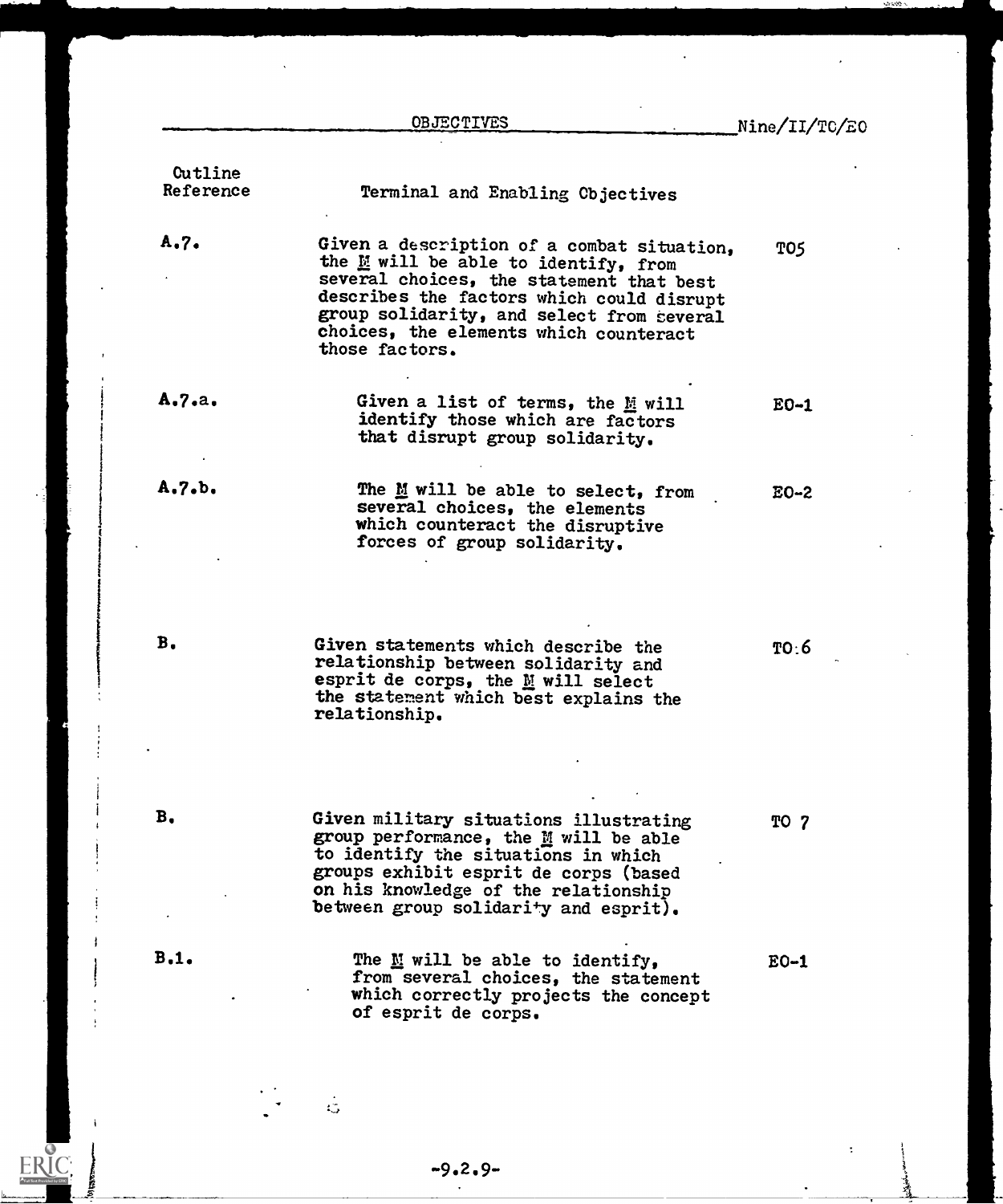|                               | <b>OBJECTIVES</b>                                                                                                                                                                                                                                                  | Nine/II/TO/E0 |
|-------------------------------|--------------------------------------------------------------------------------------------------------------------------------------------------------------------------------------------------------------------------------------------------------------------|---------------|
| Outline<br>Reference          | Terminal and Enabling Objectives                                                                                                                                                                                                                                   |               |
| B <sub>0</sub> 2 <sub>0</sub> | Given a military situation in which a<br>group does not have a strong identifi-<br>cation with the formal organization, the<br>41<br>M will select, from several choices, the<br>statement which correctly describes the<br>probable consequence of the situation. | <b>TO 8</b>   |
| B.3.                          | Given a military situation, the M will be<br>able to select, from several choices, the<br>statement which best describes the method<br>the leader should use to develop esprit<br>de corps through identification with the<br>formal organization.                 | TO 9          |
| B.3. c.                       | Given a list of terms, the M will<br>be able to identify those which are<br>symbols illustrative of identifi-<br>cation with the formal organization.                                                                                                              | $E0-1$        |
| в.4.                          | Given several statements about a military<br>unit, the MM will select those which<br>indicate the presence of esprit de corps.                                                                                                                                     | TO 10         |
| B.5.                          | Given a military situation, the M will<br>be able to select, from several choices,<br>the statement which best defines the<br>problem, and select from several choices<br>the rule(s) the leader should follow in<br>building esprit de corps.                     | TO 11         |
| B.5.a.                        | The M will be able to identify, from<br>several choices, those statements<br>which describe specific problems the<br>leader must overcome to achieve and<br>maintain esprit de corps in his unit.                                                                  | $EO-1$        |

 $\sum_{\text{Fullact Proof by FRIC}}$